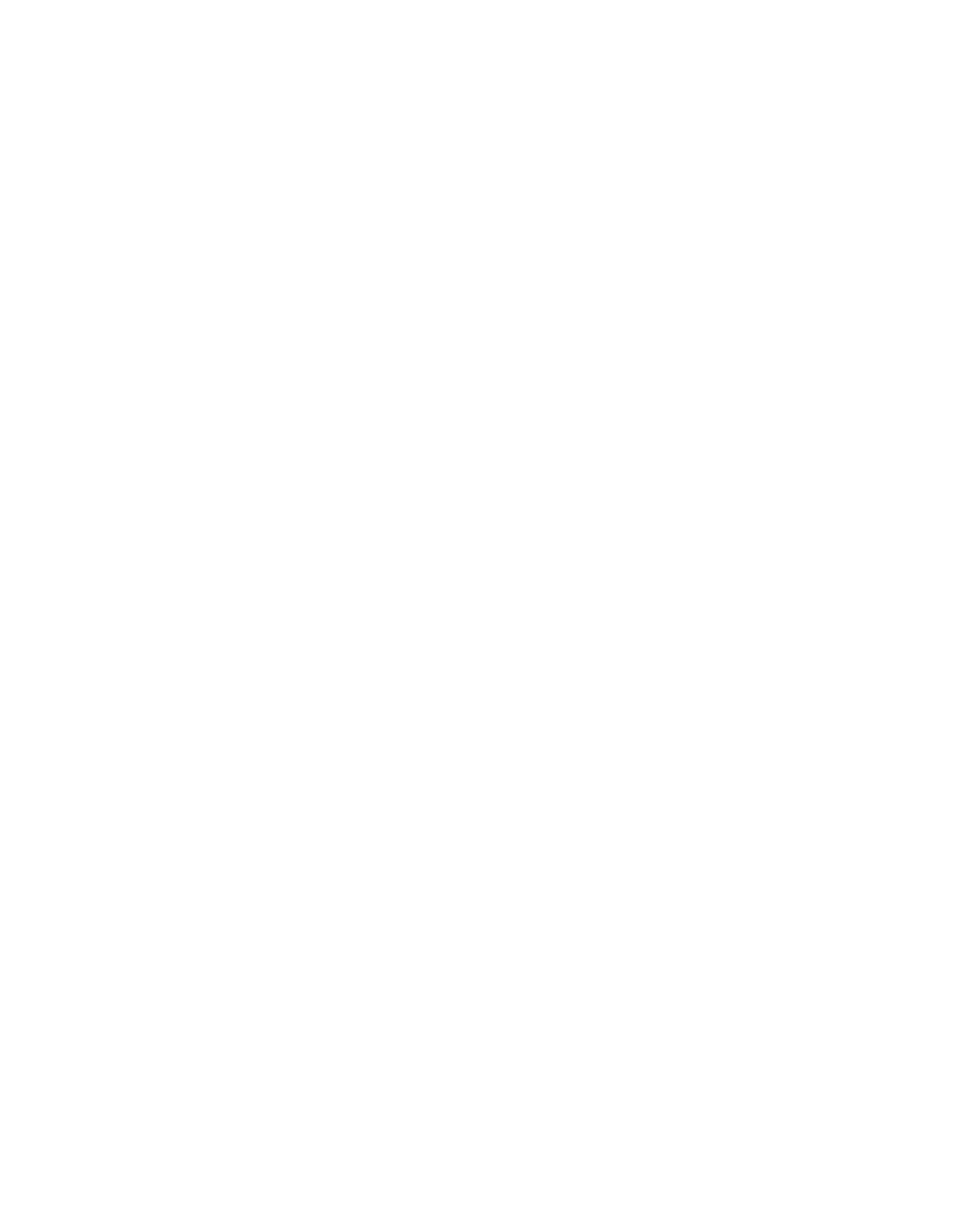# **IMF Working Paper**

#### Research Department

# **The Optimal Level of International Reserves for Emerging Market Countries: Formulas and Applications**

#### **Prepared by Olivier Jeanne and Romain Rancière1**

Authorized for distribution by Paolo Mauro

October 2006

#### **Abstract**

**This Working Paper should not be reported as representing the views of the IMF.** The views expressed in this Working Paper are those of the author(s) and do not necessarily represent those of the IMF or IMF policy. Working Papers describe research in progress by the author(s) and are published to elicit comments and to further debate.

We present a model of the optimal level of international reserves for a small open economy that is vulnerable to sudden stops in capital flows. Reserves allow the country to smooth domestic absorption in response to sudden stops, but yield a lower return than the interest rate on the country's long-term debt. We derive a formula for the optimal level of reserves, and show that plausible calibrations can explain reserves of the order of magnitude observed in many emerging market countries. However, the recent buildup of reserves in Asia seems in excess of what would be implied by an insurance motive against sudden stops.

JEL Classification Numbers: F32

 $\overline{a}$ 

Keywords: Foreign Exchange Reserves, Balance of Payments Crises, Sudden Stops, Capital Flows

Authors' E-Mail Addresses: ojeanne@imf.org; rranciere@imf.org

<sup>&</sup>lt;sup>1</sup> This paper benefited from comments by Herman Kamil, Paolo Mauro, Eric Van Wincoop, and seminar participants at the World Bank, the IMF Institute, and the Inter-American Development Bank. It was completed while Olivier Jeanne was visiting the Department of Economics of Princeton University, whose hospitality is gratefully acknowledged.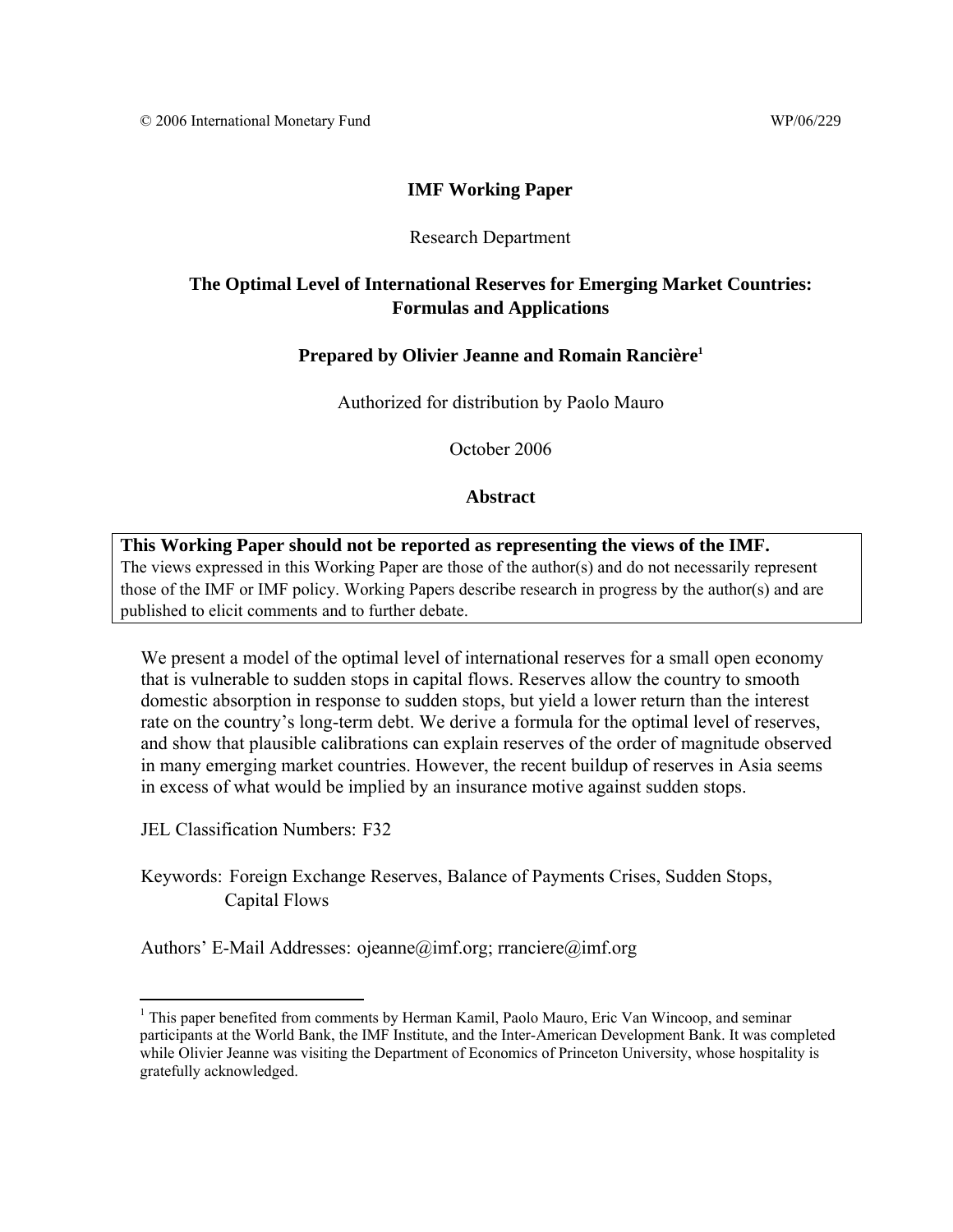| Contents |
|----------|
|----------|

|             | COMENTIUS                                                                      |      |
|-------------|--------------------------------------------------------------------------------|------|
| $I_{\cdot}$ |                                                                                | Page |
|             |                                                                                |      |
| Π.          |                                                                                |      |
| III.        |                                                                                |      |
|             |                                                                                |      |
|             |                                                                                |      |
| IV.         |                                                                                |      |
|             |                                                                                |      |
|             |                                                                                |      |
| $V_{\cdot}$ |                                                                                |      |
|             |                                                                                |      |
|             |                                                                                |      |
|             |                                                                                |      |
|             |                                                                                |      |
| VI.         |                                                                                |      |
|             |                                                                                |      |
|             |                                                                                |      |
| Tables:     |                                                                                |      |
| 1.          |                                                                                |      |
| 2.          |                                                                                |      |
| 3.          |                                                                                |      |
| 4.          |                                                                                |      |
| 5.          |                                                                                |      |
|             | Figures:                                                                       |      |
| 1.          |                                                                                | .26  |
| 2.          | Domestic Absorption and International Reserves in Sudden Stops, 1980-2003 27   |      |
| 3.          | Domestic Absorption and International Reserves in Sudden Stops in the Model 28 |      |
| 4.          |                                                                                | .29  |
| 5.          | Reserves as a Share of GDP in Asia and Latin America, 1980-200330              |      |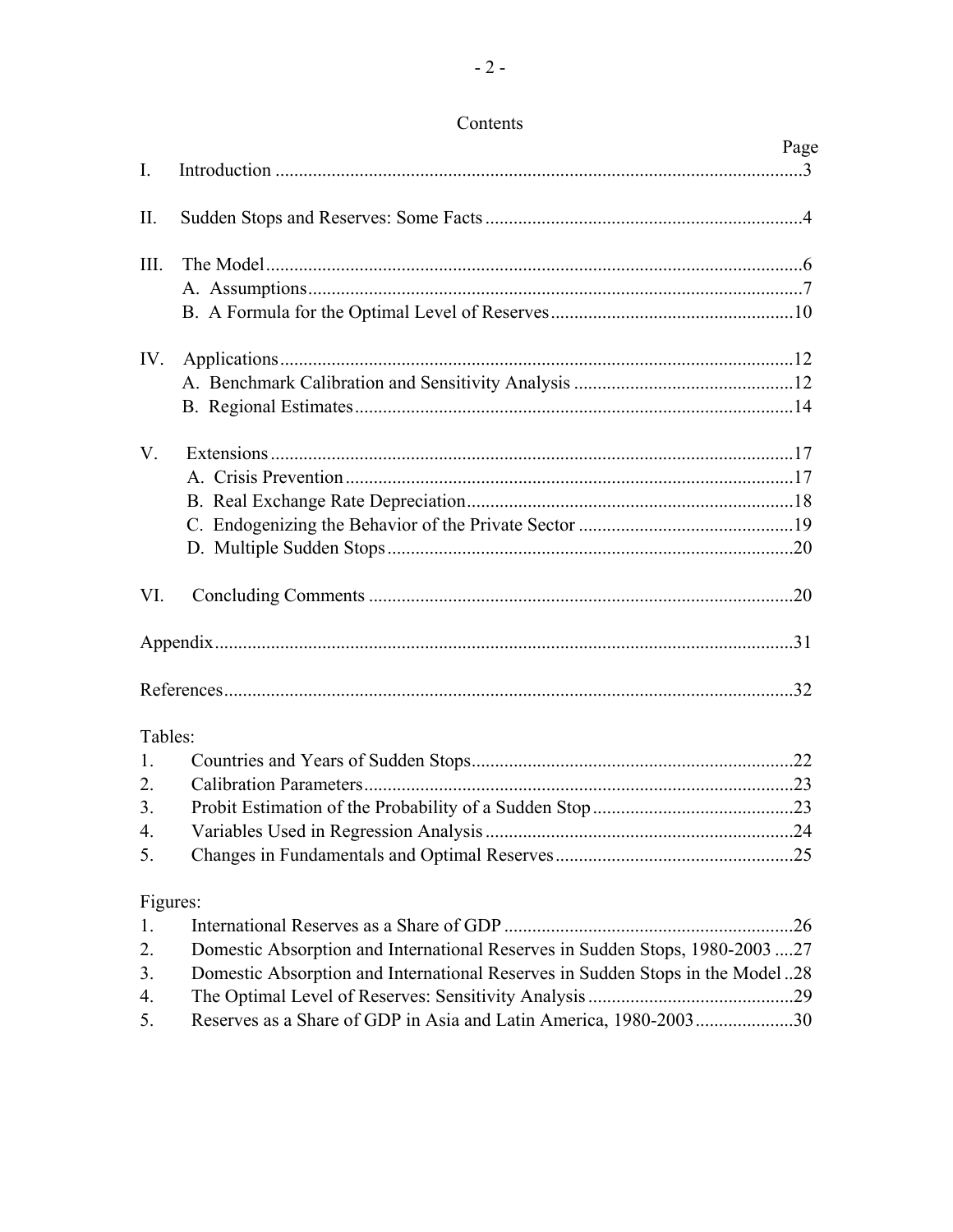#### **I. INTRODUCTION**

The recent large increase in international reserves, especially in Asia, has generated a debate on the optimal level of reserves for emerging market countries (Figure 1). One view is that reserves have been accumulated as an insurance against the risk of balance of payments crises, which came to be perceived as higher after the 1997-98 Southeast Asian crisis. Against this background, there has been surprisingly little work trying to quantify the level of reserves that can be rationalized in terms of insurance against balance of payments shocks.

The present paper attempts to fill this gap by calibrating a model of the optimal level of reserves for emerging market countries. The model looks at the intertemporal optimization problem of the government in a small open economy that is hit by "sudden stops" in capital flows associated with a fall in output. The main benefit of reserves is to allow the government to smooth domestic absorption in crises. The cost of holding reserves is that they yield a lower return than the interest rate that the government must pay on its long-term external liabilities. We then derive a simple, closed-form formula for the optimal level of reserves, and calibrate it using data on a sample of emerging market countries.

We find that for plausible values of the parameters the model can explain reserves-to-GDP ratios of the order of magnitude observed in emerging market countries over the past decades. For a coefficient of constant relative risk aversion of 2 (a standard value in the real business cycle literature), our model predicts a reserves-to-GDP ratio of 10 percent, which is very close to the average reserves-to-GDP ratio observed in a group of 34 middle-income countries over the period 1980-2003. The model can also account for a significant part of the cross-regional variation in the observed level of reserves, although the discrepancy between the prediction of the model and the data can be large for some periods and regions. In particular, the model does not account for the recent large increase in reserves in emerging market Asian countries.

One contribution of our framework is to provide estimates of the share of the observed stock of reserves that can be justified as an insurance against sudden stops. Countries in the real world could be accumulating less or more reserves than we estimate for reasons that are not in our model. For example, Dooley and others (2004) argue that the reserves buildup in Asia is the unintended consequence of policies that maintain large current account surpluses. Our framework provides a decomposition of the observed level of reserves between one component that can be justified in terms of insurance against sudden stops and one component that cannot (conditional on an assumption on the authorities' risk aversion). This distinction is useful because the public foreign assets that cannot be accounted for in terms of insurance against sudden stops could be managed in a different way than the liquid reserves that are meant to provide such an insurance.

The quantitative literature on reserves has lagged somewhat behind the policy questions that have been raised by the international financial crises of the 1990s. The heyday of the reserve adequacy literature dates back to the 1960s and the 1970s, when the focus was mainly on the current account. The main framework of that literature was the Baumol-Tobin inventory model with fixed costs of depleting and replenishing reserves (see Frenkel and Jovanovic, 1981, and Flood and Marion, 2002, for a recent review). One problem with this approach,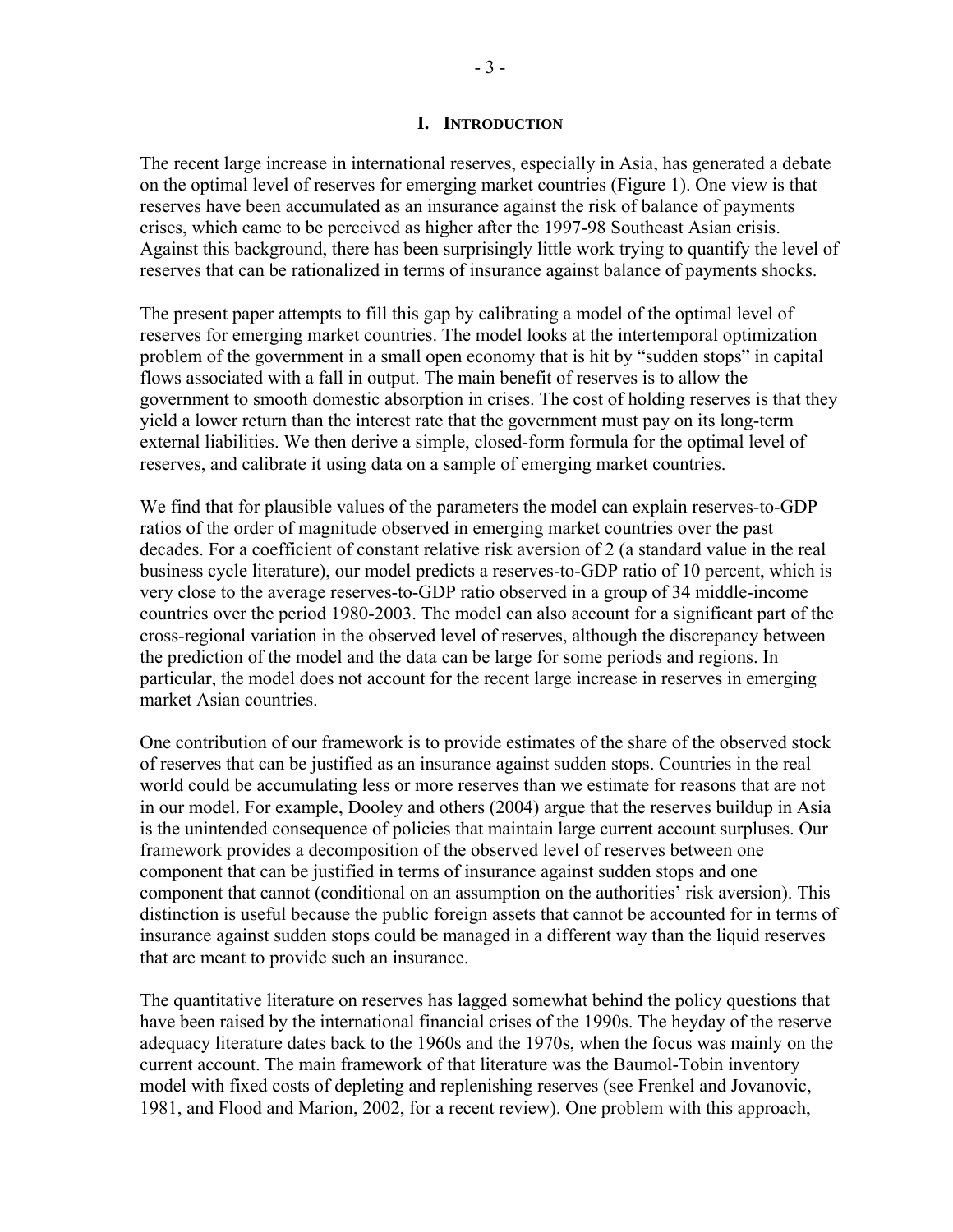from a normative point of view, is that some exogenous determinants of the optimal level of reserves—in particular, the fixed costs of depleting and replenishing the reserves—are not micro-founded and are difficult to quantify.

A few recent papers attempt to estimate the optimal level of reserves for emerging market countries that face the risk of sudden stops. Aizenman and Lee (2005) present a three-period stylized model of the optimal level of international reserves based on the Diamond-Dybvig model of banks runs. Caballero and Panageas (2004a,b) develop and estimate a quantifiable model of sudden stops and use it to study practical mechanisms to insure emerging markets against them. They emphasize the benefits of using state-contingent instruments rather than reserves to insure the economy against sudden stops. Garcia and Soto (2004) construct estimates of the optimal level of reserves based on the assumption that the authorities are risk-neutral and accumulate reserves in order to reduce the probability of a sudden stop.

Our framework has a more realistic dynamic structure than Aizenman and Lee's (2005), making it easier to calibrate by reference to the data. It yields closed-form expressions for the optimal level of reserves, whereas the problem can be solved only numerically in the Caballero and Panageas' (2004a,b) framework. By contrast with Garcia and Soto (2004), the main benefit of reserves in our model comes from crisis mitigation rather than crisis prevention. We show how our framework can be extended so as to capture Garcia and Soto's assumption that the probability of sudden stop decreases with the level of reserves.

Maybe for lack of an appropriate quantitative normative framework, policymakers have often used rules of thumb, such as maintaining reserves equivalent to three months of imports or more recently—the "Greenspan-Guidotti rule" of full coverage of total short-term external debt. The Greenspan-Guidotti rule is a natural benchmark of comparison for our findings because, like our estimates, it is premised on the idea that reserves help countries deal with a sudden stop in short-term external debt flows. We find that the optimal level of reserves suggested by our model is close to the Greenspan-Guidotti rule for plausible calibrations of the model, although it could be higher or lower in principle. We also present an extension of the model with an endogenous probability of sudden stop in which the Greenspan-Guidotti rule and our estimates coincide exactly.

The paper is structured as follows. Section II presents some stylized facts on the behavior of domestic absorption and reserves in sudden stops. Section III develops a model yielding a simple formula for the optimal level of reserves. Section IV presents some calibrations of the model, and compares the model predictions and the data. Section V presents some extensions of the model, and Section VI offers concluding remarks.

# **II. SUDDEN STOPS AND RESERVES: SOME FACTS**

This section presents some evidence on the behavior of domestic absorption, output, and reserves in emerging market economies experiencing sudden stops in capital flows. In an open economy, real domestic absorption can be written as the difference between real output and the trade balance: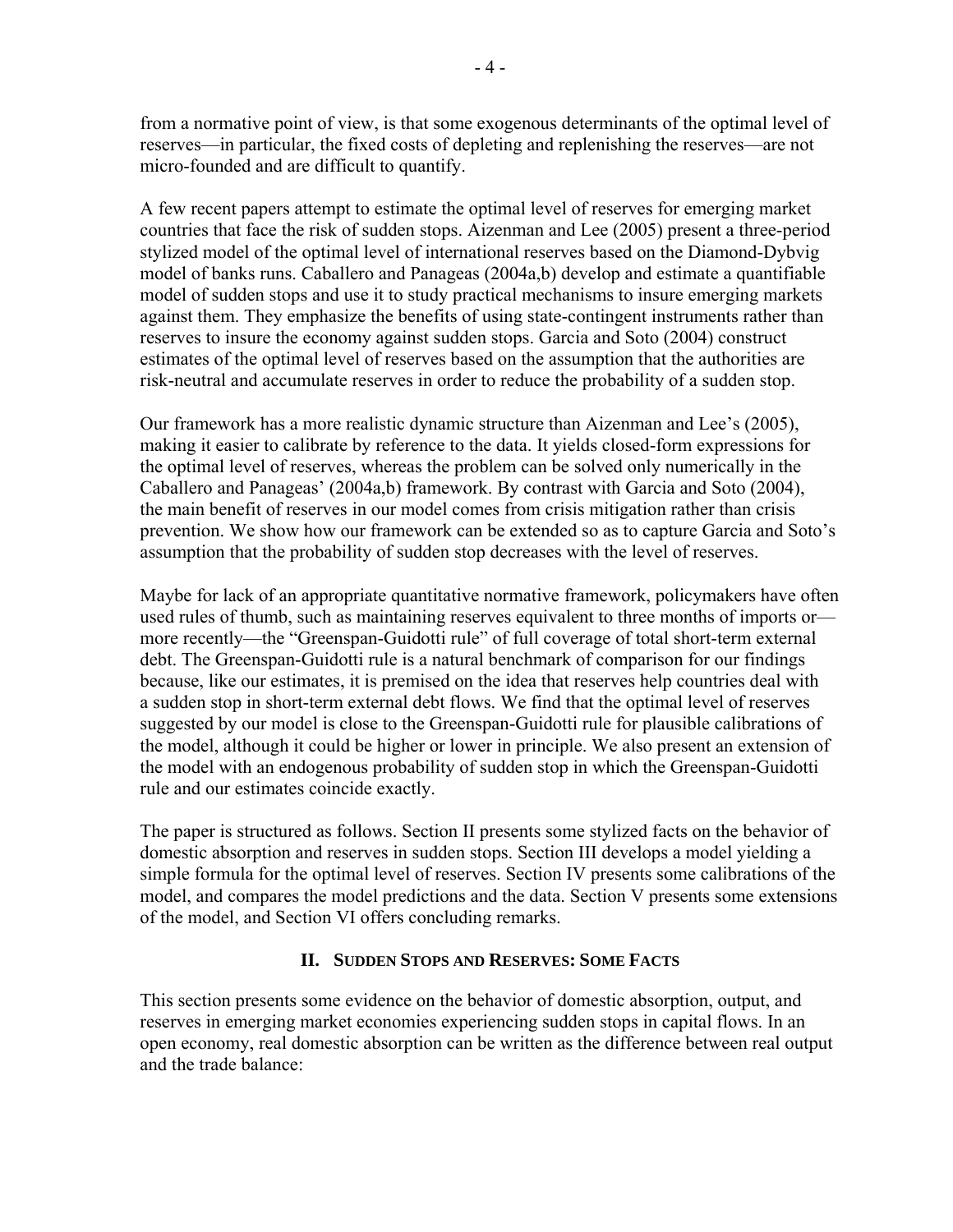$$
A_t = Y_t - T B_t \tag{1}
$$

The trade balance, in turn, can be written,

$$
TB_t = -KA_t - IT_t + \Delta R_t \tag{2}
$$

where  $KA$ , is the financial account,  $IT<sub>t</sub>$  is income and transfers from abroad, and  $\Delta R_{t} = R_{t} - R_{t-1}$  is the change in reserves. <sup>2</sup> Combining equations (1) and (2) gives a decomposition of domestic absorption as the sum of domestic output, the financial account, income from abroad, and reserves decumulation:

$$
A_t = Y_t + KA_t + IT_t - \Delta R_t.
$$
 (3)

A sudden stop is an abrupt fall in the capital account, *KA*, which, other things being equal, reduces domestic absorption. The impact of the sudden stop on domestic absorption could be amplified by a concomitant fall in domestic output, *Y* , or mitigated by a fall in reserves, ∆*R* . For example, reserves can be used to repay external lines of credit that are not rolled over in a sudden stop, alleviating the need to reduce domestic absorption.

We now look how the components of equation (3) behave in observed sudden-stop episodes. In line with Guidotti and others (2004), we identify a sudden stop in year *t* if the ratio of capital inflows to GDP,  $k_1 = KA_1/Y_1$ , falls by more than 5 percent of GDP relative to the previous year,

sudden stop in year  $t \Leftrightarrow k_{t} < k_{t-1} - 5\%$ .

We look for sudden stops in a set of 34 middle-income countries over 1975-2003. The countries in our sample and the years in which they had a sudden stop are reported in Table 1.<sup>3</sup> Reassuringly, our criterion captures many well-known crises (Mexico in 1995; Korea, Thailand, and the Philippines in 1997; Argentina in 2001).

Figure 2 shows the average behavior of domestic absorption and the contribution of the various components on the right-hand side of equation (3) in a five-year event window

 $\overline{a}$ <sup>2</sup> The financial account was formerly called the capital account (we will use the two terms interchangeably). Domestic absorption is the sum of domestic (private and public) consumption and investment. Equation (2) is derived from the balance of payments equation,  $CA + KA = \Delta R$ , where  $CA = TB + IT$  is the current account balance.

<sup>&</sup>lt;sup>3</sup> Our sample includes the countries classified as middle-income by the World Bank, plus Korea. It excludes major oil-producing countries, for which a large change in the price of oil could be misinterpreted as a sudden stop. The data for the financial account, the change in reserves and the income and transfers come from the IMF's *International Financial Statistics*. They are converted from current U.S. dollar to constant local currency units using the nominal exchange rate vis-à-vis the U.S. dollar and the local GDP deflator index. Exceptional financing and IMF loans are counted as reserves rather than capital inflows. The data for real GDP and the real GDP deflator come from the World Bank's *World Development Indicators*.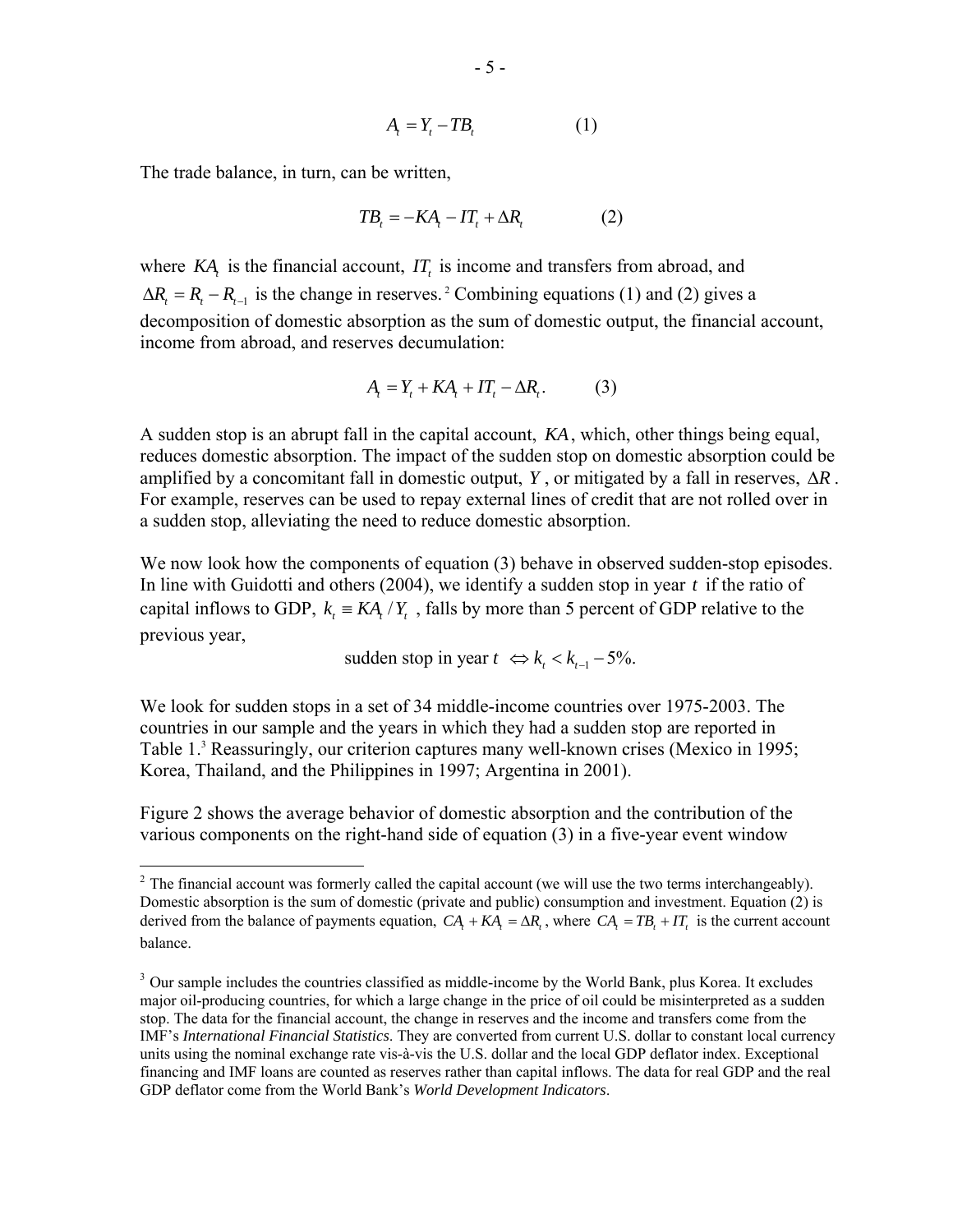centered around a sudden stop.<sup>4</sup> Real output is normalized to 100 in the year prior to the sudden stop. The income and transfers from abroad are not shown because this term is small and does not vary much in a sudden stop.

We observe a large fall in the financial account in the year of the sudden stop, amounting to more than 9.5 percent of the previous year's output. This is not surprising since a large fall in the financial account is the criterion that was used to identify sudden stops. More interestingly, we see that most of the negative impact of the financial account reversal on domestic absorption is offset by a fall in reserve accumulation. Thus, domestic absorption falls by only 2.6 percent of GDP on average in the year of the sudden stop—much less than the financial account. Figure 2 also shows that the contribution of output is relatively small: real growth falls at the time of the sudden stop, but remains positive.

This evidence is consistent with the view that emerging market countries accumulate reserves in good times so as to be able to decumulate them, thereby smoothing domestic absorption, in response to sudden stops. This smoothing effect is potentially large. To illustrate, if reserves accumulation were the same in the year of the sudden stop as in the year before, domestic absorption would fall by 8.7 percent of output on average instead of 2.6 percent, other things being equal. This counterfactual experiment should be interpreted with caution because the magnitude of the capital flight could be in part endogenous to the fall in reserves. It does suggest, however, that foreign exchange reserves may well provide a sizable contribution to the smoothing of domestic absorption in response to sudden stops.

The case of Uruguay in 2002 provides a striking illustration of the role of reserves in a very severe sudden-stop episode. Following the Argentine crisis, Uruguay experienced a capital account reversal amounting to 38 percentage points of GDP. The Uruguayan government used a large amount of foreign exchange reserves (a significant part of which was made available in the context of an IMF arrangement), largely in response to the withdrawal of dollar-denominated deposits from the domestic banking system. As a result, the decline in domestic absorption, although quite substantial (15 percent of GDP), was much smaller than the shock to the capital account.

# **III. THE MODEL**

Our framework is designed to capture the stylized facts on sudden stops and reserves that have just been documented. We consider a small open economy that may be hit by a sudden stop in capital inflows, and maintains a stock of reserves to smooth the impact of the sudden stop on domestic absorption. We first present the main assumptions of the model, and then derive a closed-form expression for the optimal level of reserves.

<sup>&</sup>lt;sup>4</sup> Figure 2 is based on the events that occurred after 1980, excluding the sudden stops that occurred inside the five-year window of the previous sudden stop.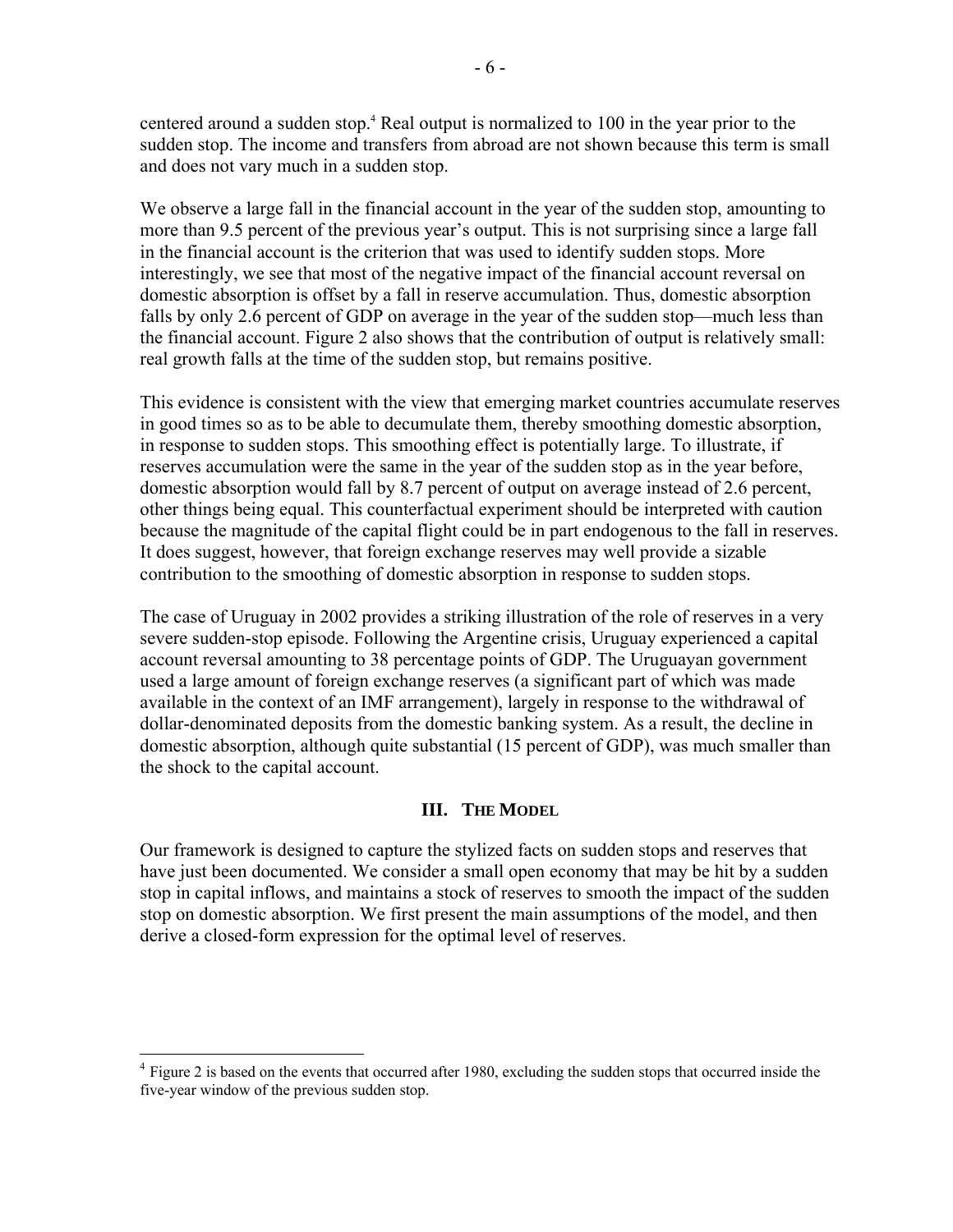#### **A. Assumptions**

We consider a small open economy in discrete time  $t = 0, 1, 2, \dots$ . There is one single good, which is consumed domestically and abroad. (Issues related to the real exchange rate will be treated in an extension of the model presented in Section V.) The economy follows a deterministic path that may be disturbed by a sudden stop, i.e., an exogenous loss of access to external credit. The only source of uncertainty in our model is the risk of a sudden stop.

The domestic economy is composed of the private sector and the government. The domestic private sector is modeled as a representative consumer who is subject to the budget constraint

$$
C_t = Y_t + L_t - (1+r)L_{t-1} + Z_t, \tag{4}
$$

where  $Y_t$  is domestic output,  $L_t$  is the foreign debt of the representative consumer, and  $Z_t$  is a transfer from the government. The interest rate  $r$  is constant, and the representative consumer does not default on her external debt.

Output and private external debt both grow at the same constant rate *g* , until the sudden stop occurs. The sudden stop is modeled as a debt rollover crisis associated with a fall in output. When the sudden stop occurs, two things happen: the representative consumer is unable to roll over her external debt, and output falls by a fraction  $\gamma$  below its long-run growth path. We assume that the consumer's external debt is short-term, implying that *L* falls to zero in a sudden stop.<sup>5</sup> After the sudden stop, private external debt remains equal to zero, and output goes back to its long-run growth path.

We assume that the sudden stop occurs with probability  $\pi$  in each period. After the sudden stop, all the uncertainty is resolved, and the economy grows at rate  $g \lt r$ . The assumption that there is only one sudden stop is made for expositional simplicity. We show in Section V that our results can be extended to the case where the private sector is vulnerable to multiple sudden stops.

We respectively denote with the superscripts *b*, *d*, and *a* the periods *before*, *during*, and *after* the sudden stop. Denoting by  $\lambda$  the level of private external debt as a share of output in the pre-sudden-stop period, our assumptions so far are summarized with the following set of equations,

$$
Y_t^b = Y_t^a = (1+g)'Y_0, \quad Y_t^d = (1-\gamma)(1+g)'Y_0,\tag{5}
$$

$$
L_t^b = \lambda (1 + g)^t Y_0, \quad L_t^d = L_t^a = 0,
$$
\n(6)

where  $\lambda$  is the level of private external debt as a share of output in the pre-sudden-stop period.

 $\overline{a}$ 

<sup>&</sup>lt;sup>5</sup> Assuming that *L* falls to zero is a matter of normalization. The private external debt that is rolled over does not contribute to the sudden stop and so plays no interesting role in our model.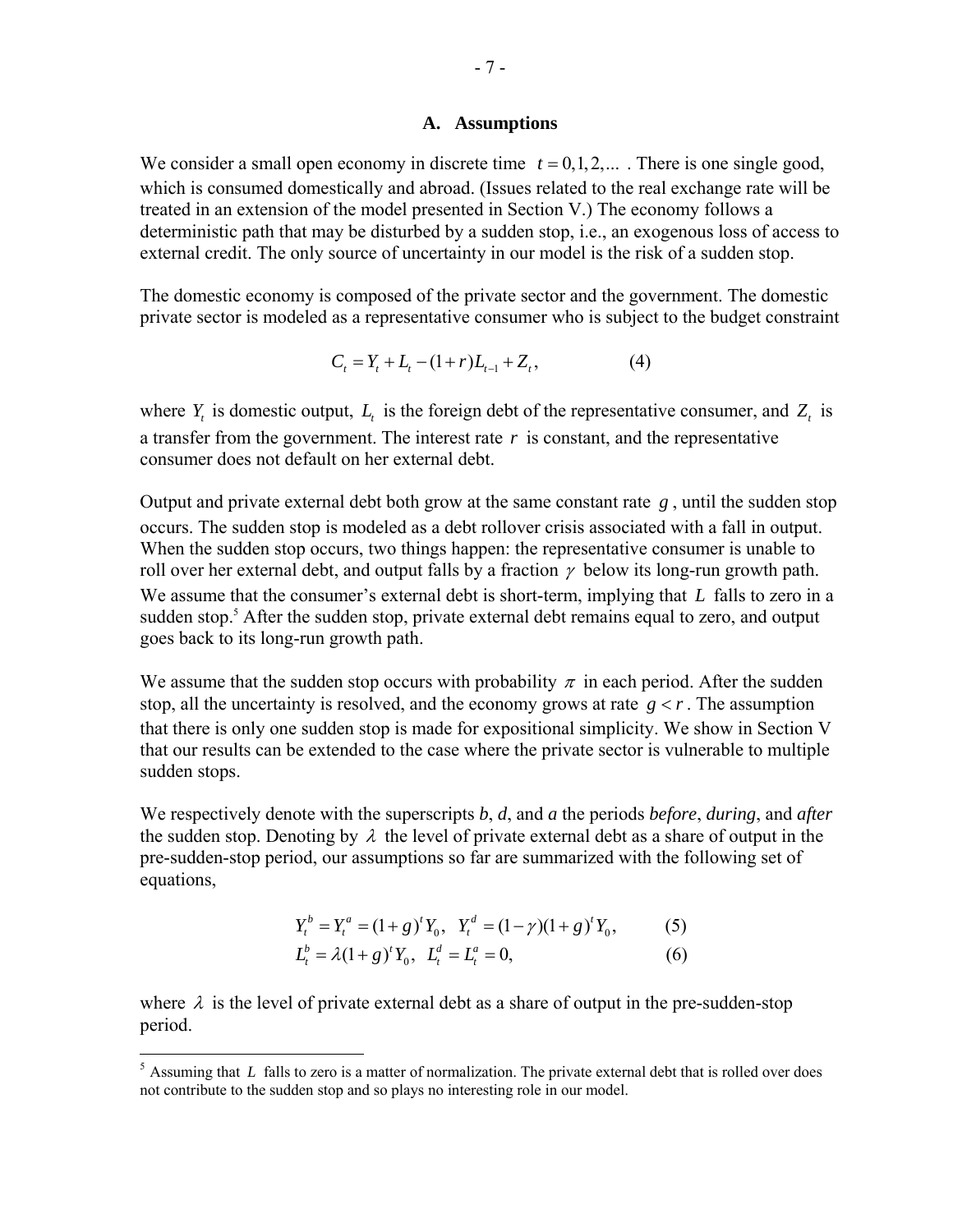The government, unlike the private sector, can issue a long-term security that does not have to be repaid in a sudden stop. The long-term security issued by the government is a bond that yields one unit of good in every period until the sudden stop occurs. The security stops yielding any income after the sudden stop.6 The government security has a long maturity in the sense that its life expectancy,  $1/\pi$ , is large if  $\pi$  is small. For example, if  $\pi = 0.1$ (a plausible value, as we will see), the life expectancy of the security is ten years.

The pre-sudden-stop price of the security is equal to the present discounted value of the one unit of good it pays in the next period (with certainty) plus the expected market value of the security,

$$
P = \frac{1}{1+r+\delta} \left[ 1 + (1-\pi) \cdot P \right],
$$

implying,

$$
P = \frac{1}{r + \delta + \pi}.
$$

We have used the fact that the price of the long-term security is constant before the sudden stop and falls to zero when the sudden stop occurs. In addition we have assumed that the interest rate used to compute the present value of the long-term security is higher than the short-term interest rate  $r$ . The difference  $\delta$  can be interpreted as a term premium.<sup>7</sup>

The government issues the long-term security to finance a stock of reserves,

$$
R_t = PN_t, \tag{7}
$$

where  $N_t$  is the number of securities issued by the government in period  $t$ . The reserves must be accumulated before the sudden stop because the government cannot issue any longterm security during the sudden stop.

Expression (7) can be used to substitute out *N<sub>t</sub>* and  $N_{t-1}$  from the government's budget constraint,

$$
Z_t + R_t + N_{t-1} = P(N_t - N_{t-1}) + (1+r)R_{t-1},
$$
\n(8)

which gives an expression for the transfer before the sudden stop,

$$
Z_t^b = -\left(\frac{1}{P} - r\right) R_{t-1} = -(\delta + \pi) R_{t-1}.
$$
 (9)

<sup>&</sup>lt;sup>6</sup> This assumption, which could be interpreted as a contingent default, simplifies the government's problem by making it independent of the past history of sudden stops.

<sup>&</sup>lt;sup>7</sup> It does not include the default risk premium, which is already counted in  $\pi$ . We return to the question of how the default risk premium affects the cost of reserves in the concluding comments.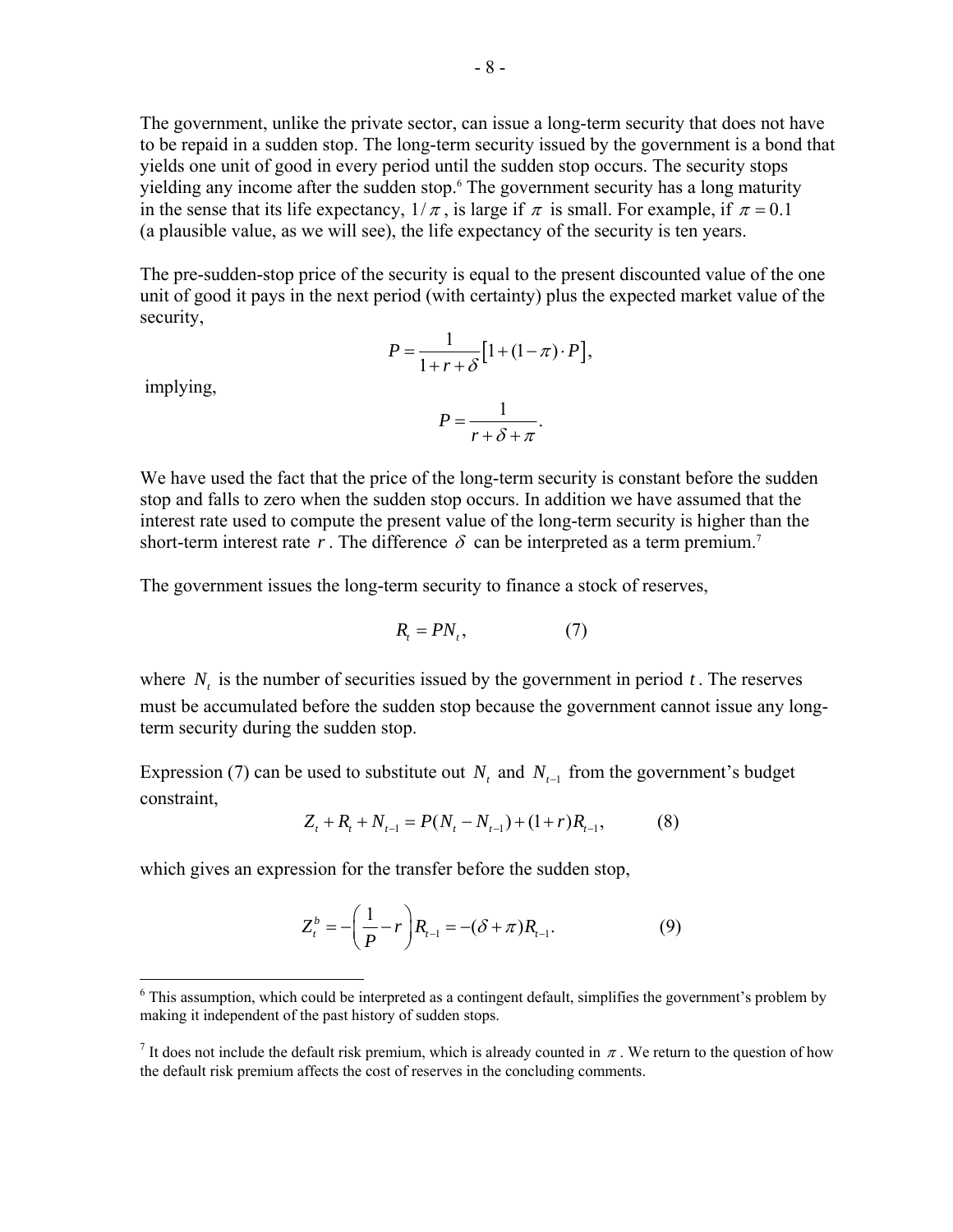The transfer is negative. The government taxes the representative consumer so as to pay for the cost of carrying the reserves, which is proportional to the term premium plus the probability of a sudden stop.

If and when the sudden stop occurs, the government transfers the reserves (net of the last payment on the long-term security) to help the representative consumer repay the external debt that is not rolled over,

$$
Z_t^d = (1 - \delta - \pi)R_{t-1}.
$$
 (10)

We assume that  $\delta + \pi < 1$  to ensure that this transfer is positive. After the sudden stop the government becomes inactive:  $R_t$ ,  $N_t$ , and  $Z_t$  are all equal to zero.

Using equations (9) and (10) to substitute  $Z_t$  out of equation (4) gives expressions for the level of domestic consumption respectively before, during, and after the sudden stop,

$$
C_t^b = Y_t^b + L_t^b - (1+r)L_{t-1}^b - (\delta + \pi)R_{t-1},
$$
\n(11)  
\n
$$
C_t^d = (1-\gamma)Y_t^b - (1+r)L_{t-1}^b + (1-\delta - \pi)R_{t-1},
$$
\n(12)

$$
C_t^a = Y_t^a. \tag{13}
$$

The trade-off involved in the choice of the optimal level of reserves is clear from equations (11) and (12). Increasing  $R_{-1}$  raises period *t* consumption if there is a sudden stop at the cost of lowering it if there is no sudden stop. Accumulating reserves, in other terms, is equivalent to an insurance that transfers purchasing power from the non-sudden-stop state to the suddenstop state.

Figure 3 illustrates the dynamics of the main macroeconomic variables in a sudden stop. The figure shows the same variables as in Figure 2 to facilitate the comparison between the model and the data. The model does a good job of reproducing the stylized facts that we have documented in the previous section, in particular the fact that reserves help the government smooth domestic absorption in response to a sudden stop.

To close the model we need to specify the government's objective function. We assume that the government maximizes the welfare of the representative consumer,

$$
U_t = \sum_{s=0,\dots,\infty} (1+r)^{-s} u\big(C_{t+s}\big),\tag{14}
$$

where the flow utility function has a constant relative risk aversion  $\sigma$ ,

$$
u(C) = \frac{C^{1-\sigma}-1}{1-\sigma}.
$$

The government's problem is to find the level of reserves  $R_t$  that maximizes  $U_t$  in each period *t* before the sudden stop occurs.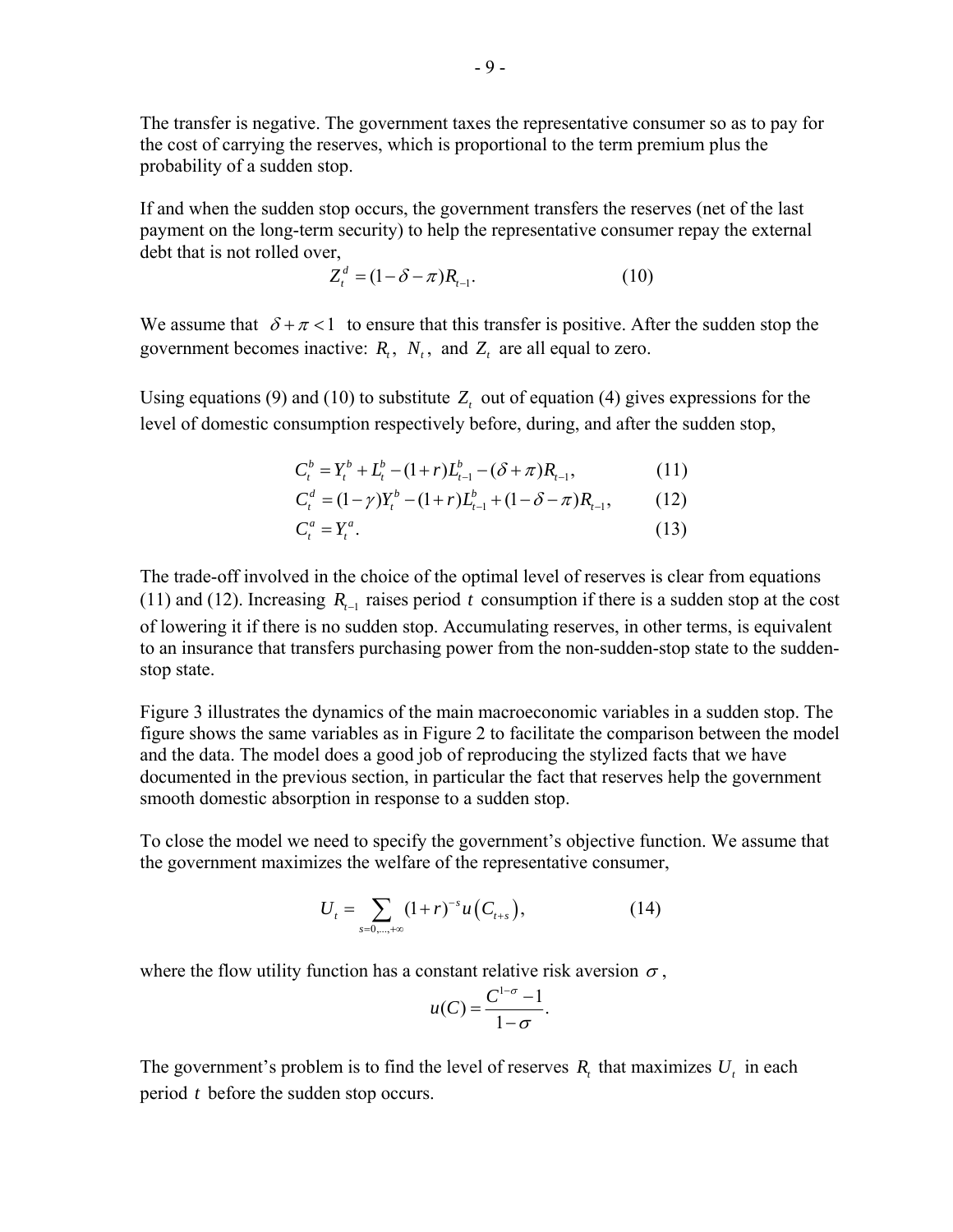We conclude the presentation of our assumptions with two remarks that clarify the role of reserves management in our model. First, increasing reserves is equivalent, in our model, to lengthening the maturity of the country's consolidated external debt. Aggregating the budget constraints of the representative consumer and of the government, equations (4) and (8), gives

$$
C_{t} = Y_{t} + (L_{t} - PN_{t}) - (1 + r)(L_{t-1} - PN_{t-1}) + PN_{t} - (1 + r + \delta + \pi)PN_{t-1}.
$$

This equation shows that accumulating reserves is equivalent to substituting short-term debt  $(L)$  by long-term debt  $(PN)$  in the country's consolidated external liabilities.<sup>8</sup> From the point of view of the aggregate budget constraint, holding reserves is equivalent to repaying short-term external debt by issuing long-term debt. Long-term debt reduces the rollover risk but entails a higher interest cost.<sup>9</sup>

Second, the model takes the behavior of the private sector as given. This raises the question of whether this behavior is optimal from the point of view of maximizing the intertemporal utility (14). In particular, why would the private sector not insure itself by building up its own stock of reserves or by preventively repaying some of its short-term debt? We will show in Section V that the assumptions that we have made about the private sector's behavior are indeed consistent with intertemporal optimization, if we assume that the government enjoys a comparative advantage relative to the private sector in issuing long-term securities.

#### **B. A Formula for the Optimal Level of Reserves**

The government chooses the level of reserves  $R$ , so as to maximize  $U$ , in each period  $t$ before the sudden stop. The government's problem is fairly simple since *R*, matters only for the level of consumption in  $t+1$ . The optimal level of reserves in period  $t$  maximizes the expected utility of period  $t+1$  consumption,

$$
R_t = \arg \max(1 - \pi)u(C_{t+1}^b) + \pi u(C_{t+1}^d),
$$

where  $C_{t+1}^b$  and  $C_{t+1}^d$  are given by equations (11) and (12). The first-order condition is

$$
\pi(1-\delta-\pi)u'\left(C_{t+1}^d\right) = (1-\pi)(\delta+\pi)u'\left(C_{t+1}^b\right). \tag{15}
$$

 $8$  Broner and others (2004) present a model of emerging market debt with a similar trade-off between short-term and long-term debt.

<sup>&</sup>lt;sup>9</sup> It is irrelevant, in our model, whether the reserves are kept at the central bank or used to repay the private sector's external debt before the sudden stop. However, waiting could be optimal if some information about the optimal allocation of reserves were revealed in the sudden stop.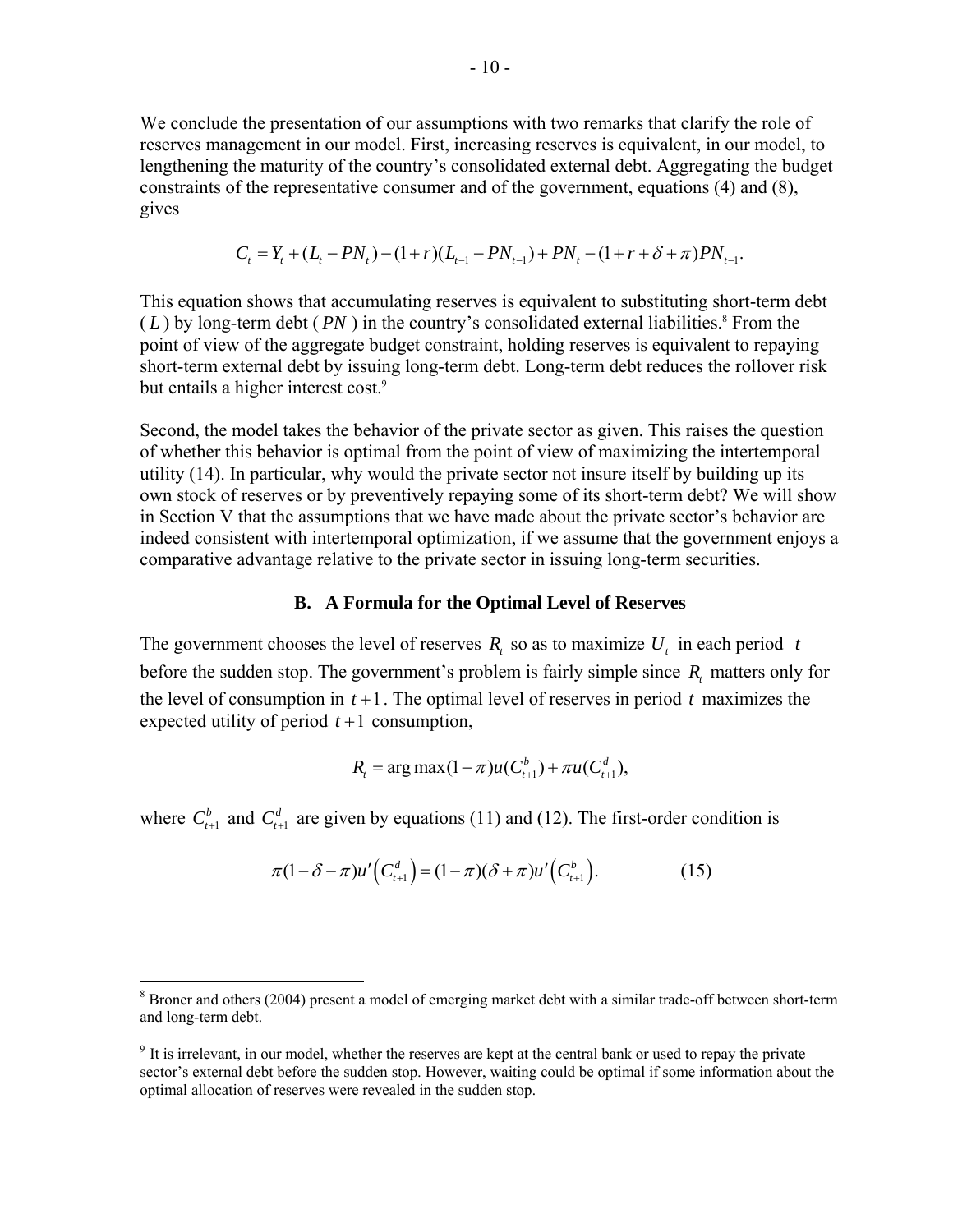The left-hand side is the probability of a sudden stop times the marginal utility of reserves conditional on a sudden stop. The right-hand side is the probability of no sudden stop times the marginal cost of reserves conditional on no sudden stop.

This first-order condition can be manipulated to obtain a closed-form expression for the optimal level of reserves. First, let us denote by  $p_t$ , the marginal rate of substitution between consumption in the sudden-stop state and consumption in the non-sudden-stop state,

$$
p_t \equiv \frac{u'\left(C_t^d\right)}{u'\left(C_t^b\right)}.
$$

This variable can be interpreted as the relative price of a "sudden-stop dollar" in terms of a "non-sudden-stop dollar"—a measure of the liquidity premium generated by a sudden stop. The first-order condition (15) says that when reserves are set optimally, this price should be constant and equal to

$$
p \equiv \frac{1-\pi}{\pi} \frac{\delta + \pi}{1-\delta - \pi} = 1 + \frac{\delta}{\pi(1-\delta - \pi)}.
$$

If the term premium  $\delta$  is equal to zero, then  $p$  is equal to 1, implying that domestic consumption is perfectly insured against the risk of a sudden stop ( $C_t^d = C_t^b$ ). If the term premium is strictly positive, then  $p$  is larger than 1, implying that domestic consumption is lower in a sudden stop ( $C_t^d < C_t^b$ ).

Simple manipulations of the first-order condition (reported in the Appendix) show that the optimal level of reserves in normal times is a fixed fraction of the level of output,

$$
R_{t}=\rho Y_{t+1}^{b},
$$

where the optimal reserves-to-output ratio  $\rho$  is given by

$$
\rho = \lambda + \gamma - \frac{p^{1/\sigma} - 1}{1 + (p^{1/\sigma} - 1)(1 - \delta - \pi)} \left( 1 - \frac{r - g}{1 + g} \lambda - (\delta + \pi)(\lambda + \gamma) \right). \tag{16}
$$

Equation (16) is the formula for the optimal level of reserves in our model. A good approximation to the exact formula, in the range of parameter values that we will consider in the calibration, can be obtained by setting  $\delta + \pi = r - g = 0$  in the last term of equation (16),

$$
\rho \approx \lambda + \gamma - (1 - p^{-1/\sigma}).\tag{17}
$$

The approximate formula shows that the optimal level of reserves is increasing one for one with the amount of short-term debt and the output cost of a sudden stop. As noted earlier, if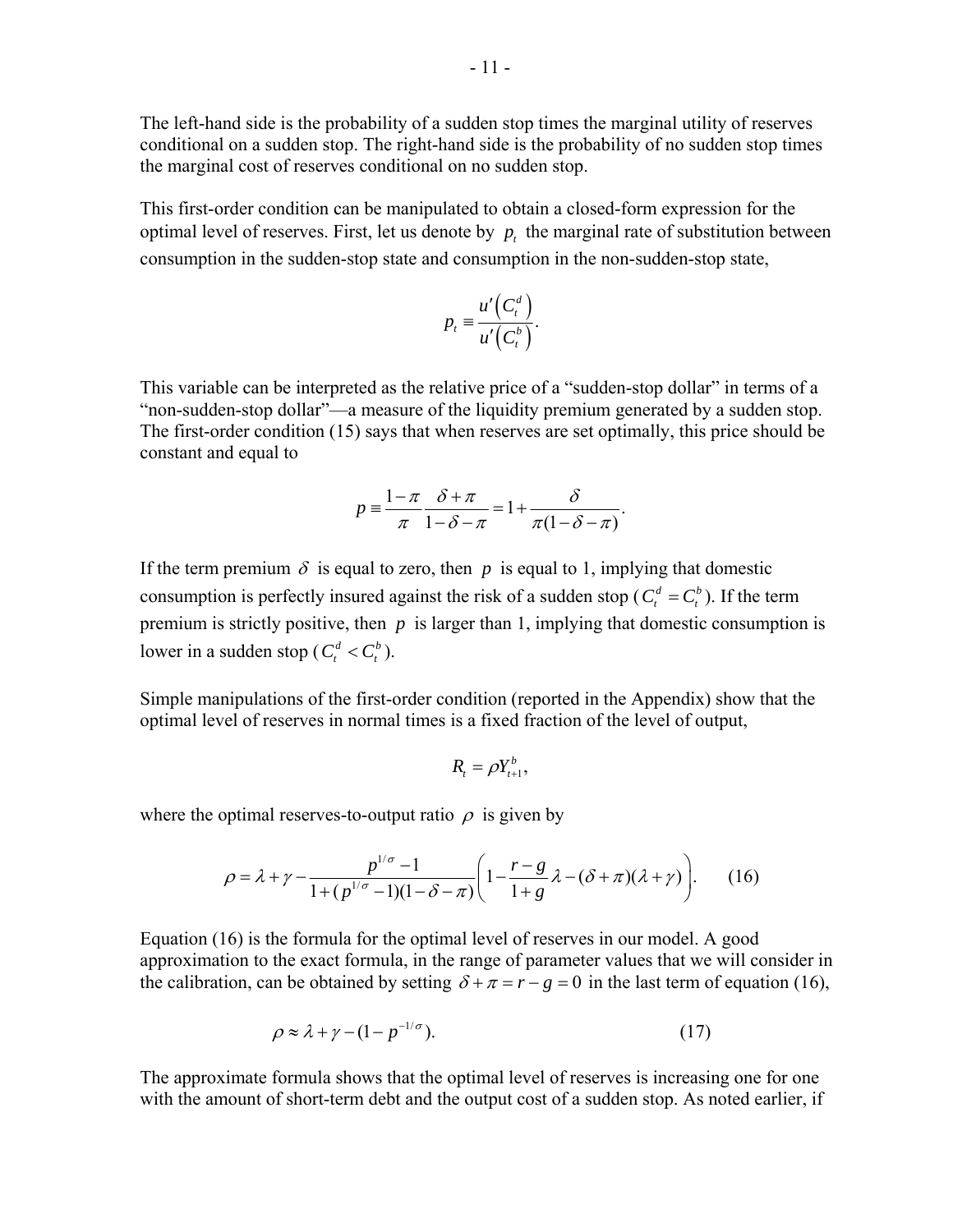the term premium  $\delta$  is equal to zero, then p is equal to 1, and reserves should be set to the level that perfectly smoothes the impact of the sudden stop on domestic consumption,  $\rho = \lambda + \gamma$ . The optimal level of reserves falls with an increase in p, which in turn could be caused by a decrease in the probability of a sudden stop,  $\pi$ , or an increase in the term premium,  $\delta$ <sup>10</sup> An increase in the risk aversion parameter  $\sigma$  decreases  $p^{1/\sigma}$  and raises the optimal level of reserves.

How does our formula relate to the Greenspan-Guidotti rule? This rule says that the ratio of the reserves to short-term debt should be equal to 1, that is,

 $\rho = \lambda$ .

This rule perfectly smoothes consumption in a sudden stop if there is no output cost. As shown by equation (17), the optimal level of reserves could be lower or higher than the Greenspan-Guidotti rule. It could be higher because reserves smooth the impact of the output loss (this is captured by the term  $\gamma$  on the right-hand side of equation (17)). It could be lower because of the cost of holding reserves (this is captured by the last term in equation (17)).

#### **IV. APPLICATIONS**

We calibrate the model by using the same sample of sudden stops as in Section II. We first construct a benchmark calibration by reference to the average sudden stop in our sample and present some sensitivity analysis (subsection A). We then present regional estimates of the optimal of reserves and compare them with the data (subsection B).

#### **A. Benchmark Calibration and Sensitivity Analysis**

The behavior of the model economy is determined by seven parameters: the probability of a sudden stop  $\pi$ , the output loss ratio  $\gamma$ , the ratio of short-term debt to GDP  $\lambda$ , the return on reserves *r*, the term premium  $\delta$ , and the risk-aversion parameter  $\sigma$ . Our benchmark calibration is given in Table 2.

Three parameters ( $\pi$ ,  $\lambda$ , and  $\gamma$ ) have been calibrated by using the same sample of sudden stops as in Section II. The unconditional probability of a sudden stop is 10.2 percent per year, which is rounded to  $\pi = 0.1$  in the calibration. Parameter  $\lambda$  was calibrated as the average level of  $(k_{t-1} - k_t)$  over our sample of sudden stops, which is close to 11 percent. Looking at the ratio of short-term external debt to GDP would give similar values. This ratio is equal to 8.2 percent on average in our sample according to the World Bank's *Global Development* 

 $\overline{a}$ 

<sup>&</sup>lt;sup>10</sup> The total derivative of  $\rho$  with respect to  $\delta$  or  $\pi$  has an ambiguous sign in the exact formula. For the range of parameter values that we consider in the calibration, however,  $\rho$  is decreasing with  $\delta$  and increasing with  $\pi$ .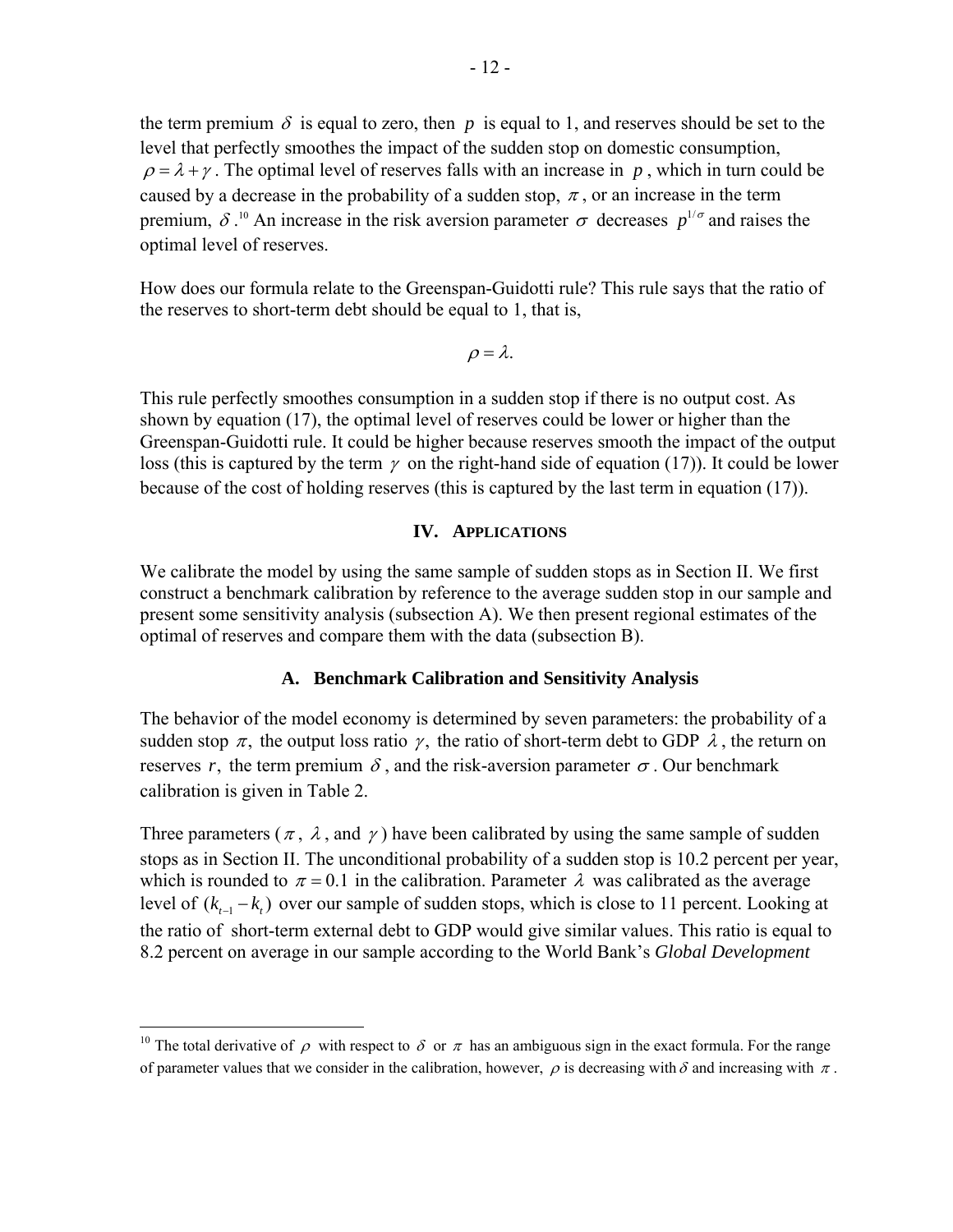*Finance* (GDF) data set, and to 11.7 percent according to the Bank of International Settlements (BIS) database.<sup>11</sup>

We calibrated the output cost of a sudden stop by looking at the average difference between the GDP growth rate in normal times and the growth rate in sudden stops. We find that the growth rate falls by 4.5 percent on average relative to normal times in a sudden stop and by 2.2 percent in the following year.<sup>12</sup> Thus we set  $\gamma$  to 6.5 percent in our benchmark calibration. This is consistent with the output cost of currency crises as estimated, for example, by Rancière and others (2003).

The risk-free short-term dollar interest rate  $r$  is set at 5 percent. The value for the term premium,  $\delta = 1.5$  percent, is the average differential between the yield on 10-year U.S. Treasury bonds and the federal fund rate during 1987-2005. The growth rate *g* is set at 3.3 percent, the average real GDP growth rate in our sample of middle-income countries during1975-2002 (excluding sudden-stop years). The benchmark risk aversion and its range of variation are standard in the growth and real business cycle literature.

Our benchmark calibration implies an optimal level of reserves of 10.1 percent of GDP, or 92 percent of the short-term external debt. This is close to the ratio of reserves to GDP observed in the data on average during 1975-2003 (9.4 percent), but significantly lower than the level observed in the most recent period, especially in Asia. It would be interesting to know what changes in the parameters would be required to increase the optimal level of reserves. The remainder of this section explores the sensitivity of our results to parameter values.

Figure 4 shows how the optimal level of reserves depends on the size of the sudden stop, the probability of sudden stop, the term premium, and the degree of risk-aversion. In each case, we contrast the level of reserves computed using our model with the one implied by the Greenspan-Guidotti rule. Several interesting results emerge. First, the Greenspan-Guidotti rule provides a good approximation to how the optimal level of reserves varies with the size of sudden stops. The optimal ratio of reserves to short-term debt remains in the 90 to 100 percent range if the size of the sudden stop exceeds 10 percent of GDP. This is not true, however, for small sudden stops: the optimal level of reserves is equal to zero if short-term debt amounts to less than 2.5 percent of GDP. This is because the marginal benefit of smoothing domestic absorption varies in proportion with the size of the sudden stop, whereas the marginal cost of holding reserves is constant.

 $\overline{a}$ 

 $11$  One source of discrepancy is that the definition of short-term debt is based on original maturity in the GDF data but on residual maturity in the BIS data. The two data sets also differ in their country coverage.

<sup>&</sup>lt;sup>12</sup> The output loss is slightly larger than the numbers reported in our event study (see Figure 2) because the sample of sudden stops is slightly different: it includes all the sudden stops since 1975, without excluding those that occur within the five-year window centered on the previous sudden stop.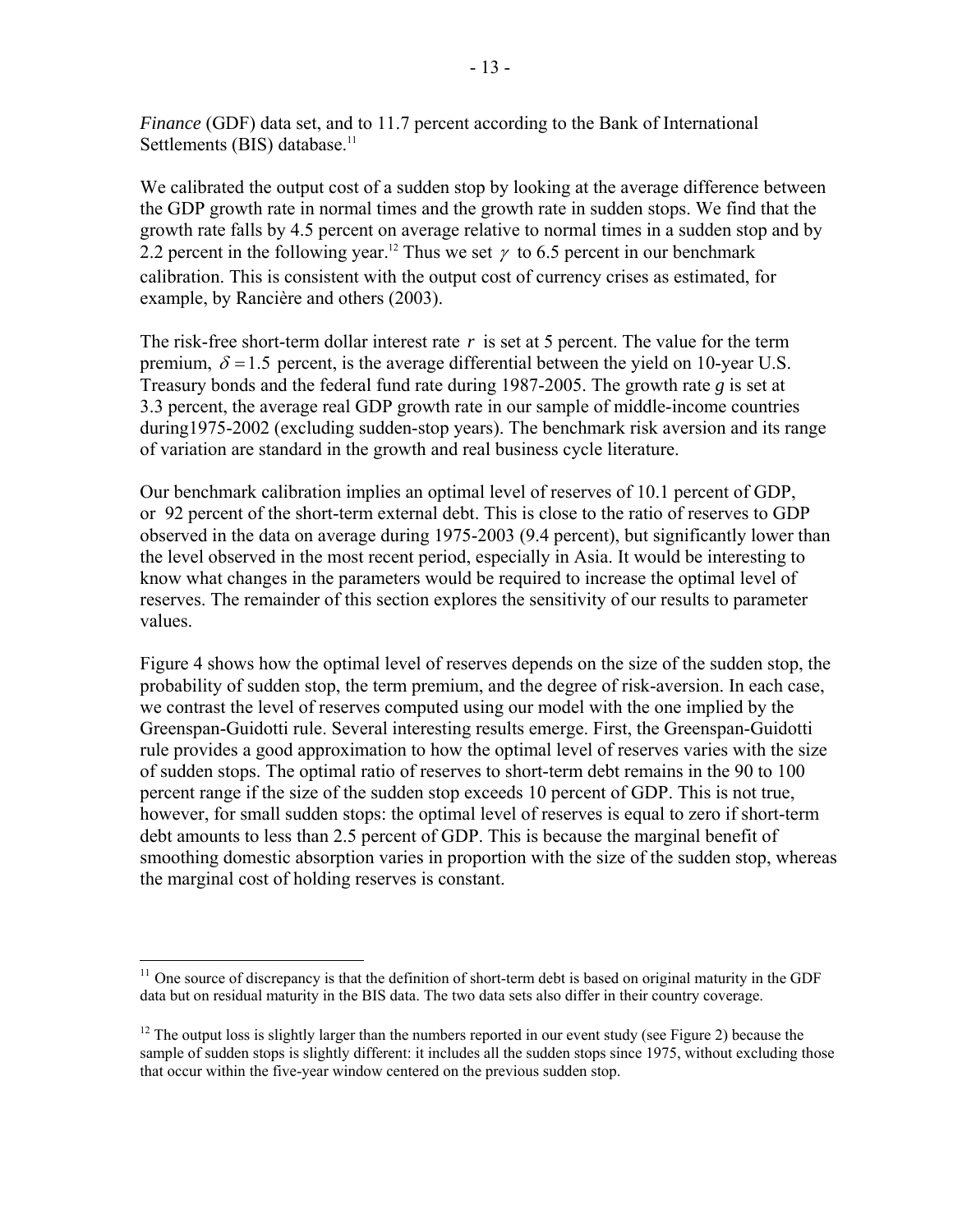Second, the optimal level of reserves is quite sensitive to the probability of a sudden stop, the term premium, and the risk aversion parameter. This offers an interesting contrast with the Greenspan-Guidotti rule, which does not depend at all on these parameters. Doubling the probability of a sudden stop from 5 percent to 10 percent more than doubles the optimal level of reserves, from 4.6 percent to 10.1 percent of GDP. Increasing the term premium by its historical standard deviation (from 1.5 percent to 3 percent) reduces the optimal reserve-to-GDP ratio from 10.2 percent to 3.8 percent. Risk aversion also has a first-order impact on the optimal level of reserves. A shift in risk-aversion from 1 to 4 increases the optimal level of reserves from 3 percent to 14 percent of GDP. However, because the optimal level of reserves is a strongly concave function of risk aversion, an increase in risk aversion from 6 to 8 has a much milder impact.

# **B. Regional Estimates**

Next we produce estimates of the optimal level of reserves by taking into account crossregional differences in the risk of a sudden stop. We first estimate an empirical equation for the probability of a sudden stop,  $\pi$ , based on a set of country-specific fundamentals. We then use the formulas derived in Section III to compute the optimal level of reserves for specific countries and regions.

# *Estimating the Probability of Sudden Stop*

The probability of a sudden stop is estimated as a function of a country's economic fundamentals by running a probit estimation of the probability of sudden stops in our sample of 34 middle income countries during 1975-2003. Our preferred specification is reported in Table 3. The explanatory variables have been selected using a general-to-specific approach, starting from a set of 24 potential regressors.<sup>13</sup> We also report the impact of a fixed exchange rate regime dummy (although this variable is not statistically significant in our preferred specification) because the role of the exchange rate regime is of special interest. All explanatory variables are averages of the first and second lags, and are thus predetermined with respect to the sudden stop. The results are robust to the inclusion of time effects and fixed effects.

We find that the probability of a sudden stop decreases with the pre-crisis growth performance, and increases with the currency's real appreciation, the ratio of public debt to GDP, the country's openness to financial flows (measured by the absolute value of gross inflows as a share of GDP), and the ratio of foreign liabilities to money in the banking sector<sup>14</sup> (regression 3.1). The last two determinants suggest that the vulnerability to sudden stops rises with the degree of international financial integration. Interestingly, we found that

<sup>&</sup>lt;sup>13</sup> The regressors are listed in Table 4.

 $14$  The ratio of foreign liabilities of the financial sector to money in the banking sector is a reasonable proxy for, though not a direct measure of, mismatch in the currency denomination of assets and liabilities in countries' balance sheets.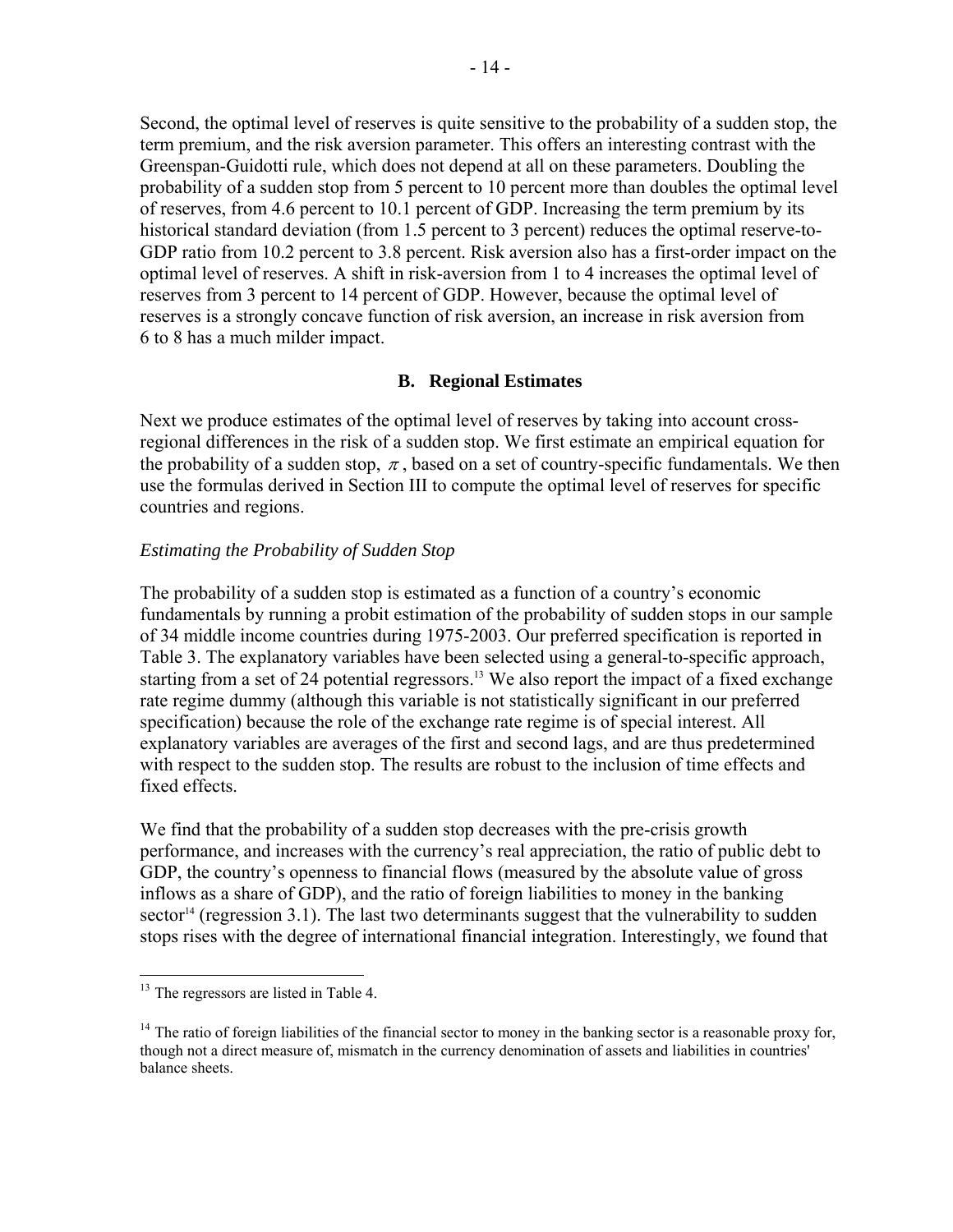trade openness did not significantly affect the probability of a sudden stop when financial openness was included as an explanatory variable. A fixed exchange rate regime is associated with a higher probability of a sudden stop, though only if financial openness and exchange rate overvaluation are omitted from the regression (regression 3.2). Our estimation remain robust when different combination of time and fixed effects are introduced in the specification (regressions 3.3, 3.4, 3.5).

We were less successful in our attempts to estimate an empirical equation for the size of sudden stops,  $\lambda$ . Although this variable exhibits a lot of variation across countries and over time, a robust relationship is more difficult to identify in the data—even, somewhat surprisingly, with the country's financial openness. Therefore, we take the average size of the sudden stop (10.8 percent of GDP) to compute our estimates.

# *Benchmark Calibration and Sensitivity Analysis*

Before turning to our estimates, it may be useful to assess the impact of a change in fundamentals on the optimal level of reserves in our model economy. Our benchmark economy is now calibrated as an "average" middle-income economy whose fundamentals are initially set at their sample mean. The probit model (regression 3.1) predicts a suddenstop probability of 7.9 percent for this average economy,<sup>15</sup> implying an optimal level of the ratio of reserves to GDP of 8.6 percent. We analyze the effect of a change in each fundamental on the predicted probability of a sudden stop and consequently on its optimal reserves-to-GDP ratio.

As shown in Table 5, plausible changes in fundamentals have a substantial impact on the optimal level of reserves. A 20 percent real appreciation increases the estimated annual probability of a sudden stop by approximately 4.3 percentage points, and generates an increase in the optimal level of reserves of 2.7 percentage points of GDP. A rise in the ratio of public debt to GDP from 40 percent to 60 percent implies an increase in the optimal reserve ratio by 1.7 percentage points of GDP. A rapid buildup of the ratio of foreign liabilities to money, calibrated on the experience of Thailand between 1990 (45 percent) and 1997 (262 percent), raises the optimal level of reserves by 3.7 percentage points of GDP. A one standard deviation increase in the degree of financial openness leads optimal reserves to increase by 3.2 percentage points of GDP. Finally, a change from a floating to a fixed exchange rate regime induces an increase in the optimal level of reserves of 3.4 percentage points of GDP.

# *Regional Trends*

1

We now look at the model's ability to explain recent trends in reserves accumulation at the regional level. The optimal level of reserves—based on the model—is computed for each country and year for the 34 middle income countries in our sample. The probability of a sudden stop is computed on the basis of the probit estimates. The size of the sudden stop is

 $15$  This probability is slightly smaller than the frequency of sudden stops in the sample because of the convexity in the probit function.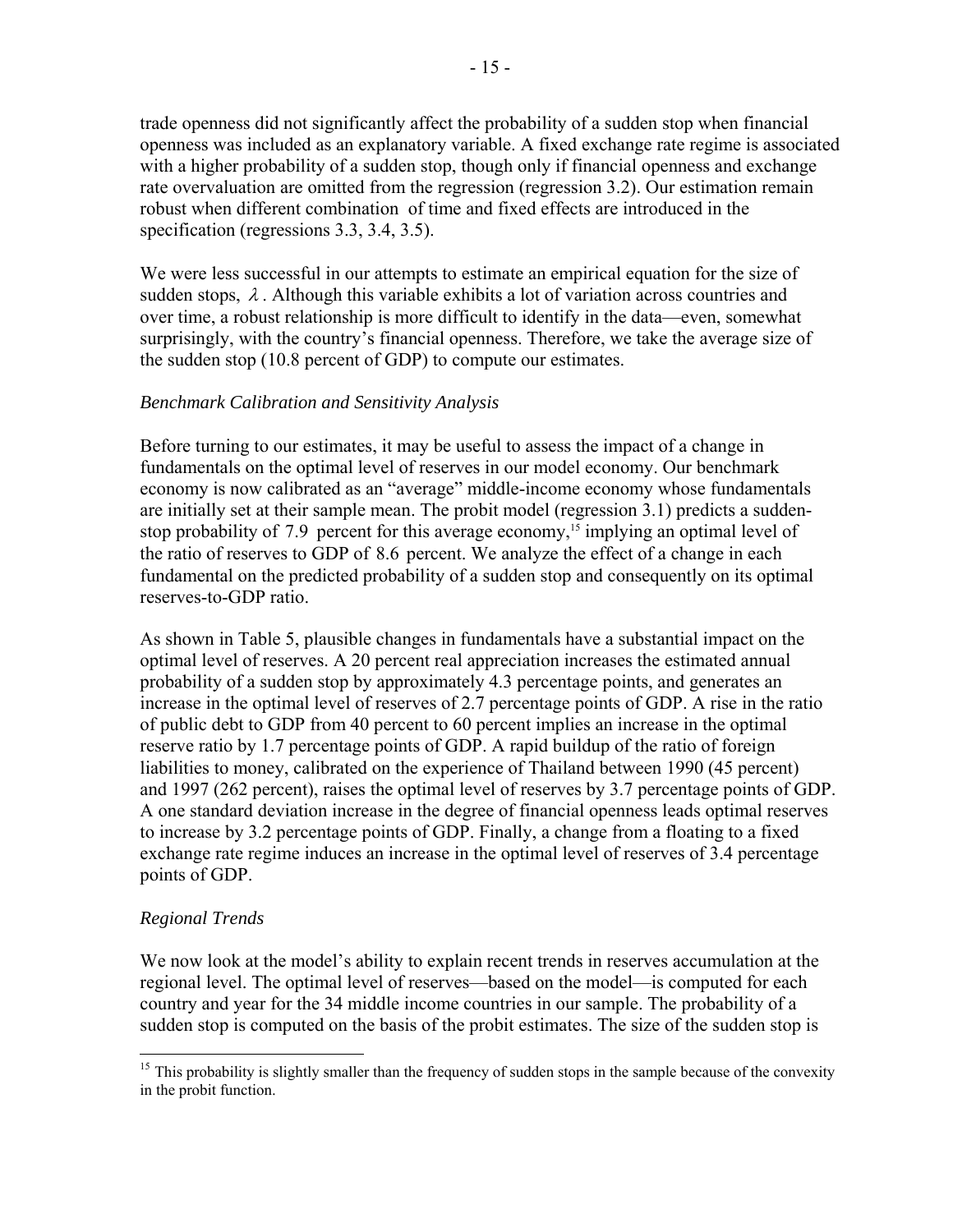set to its realized mean value in each region and each decade. The only unobservable parameter, risk aversion, is now set equal to 6—a value selected to match the actual mean level of reserves to GDP in Asia in the middle of the sample period (1991). The results are then aggregated to obtain regional averages for Latin American and Asian emerging markets. Using this approach, it is possible to compare changes over time in the optimal level of reserves, actual reserves, and the three-months-of-imports and Greenspan-Guidotti rules of thumb. The results are presented in Figure 5.

For the group of Asian emerging markets, the model suggests that reserves should have declined somewhat between the early and the late 1980s: in the aftermath of the debt crisis of the early 1980s, a slowdown in financial flows to emerging markets contributed to reducing the probability of sudden stops. Beginning in the early 1990s, the model implies a rapid increase in optimal reserves, owing to rising international financial integration. The slight decline in optimal reserves following the Asian crises is primarily accounted for by the reduction in public debt and financial flows. Although the model is intended to be normative, it is interesting to note that it outperforms the rules of thumb in predicting the actual level of reserves for most of the period under consideration. In particular, the upward trend in reserves in Asia during the decade prior to the Asian crisis (1985-96) is matched more closely by the model than by the alternative rules.

For the Asian countries following 1997-98, however, the model suggests that the buildup in reserves has been excessive—a finding consistent with previous analyses (Aizenman and Marion, 2003; IMF, 2003). A possible caveat is that the Asian crisis may have led to an upward revision of the size of the sudden stop or of the output loss resulting from sudden stops, though the revision would need to be very large for actual accumulation to be consistent with the increase in optimal reserves implied by the model. For example, in order for the model to explain the increase in the average level of reserves held by emerging Asian countries between 1997 and 2003, the expected size of either the sudden stop or the output cost would have had to more than double relative to its average level observed in the 1990s.<sup>16</sup>

In Latin America, the model suggests relatively high optimal reserves (far above actual reserves) in the 1980s, a turbulent period characterized by high likelihood of crises for the region; lower levels of optimal reserves in the early 1990s, partly on account of improved fundamentals (public debt and economic growth); and rising optimal reserves during the past decade, in line with heightened international financial integration. The close match between the model and the data in 1991-2003 is notable, considering that no individual-year level of reserves for Latin America has been used in the calibration. The model might be interpreted to suggest that the current level of reserves is, on average, adequate in Latin America. However, it is important to note that reserve coverage is estimated to be insufficient in some relatively large individual countries.

 $\overline{a}$ 

<sup>&</sup>lt;sup>16</sup> By contrast, increasing the risk-aversion parameter from 6 to 10 (the maximum value considered in existing studies on growth and business cycles) would lead the warranted level of reserves to increase by less than 3 percentage points of GDP, much less than needed to explain the post-crisis buildup in emerging Asia's reserves.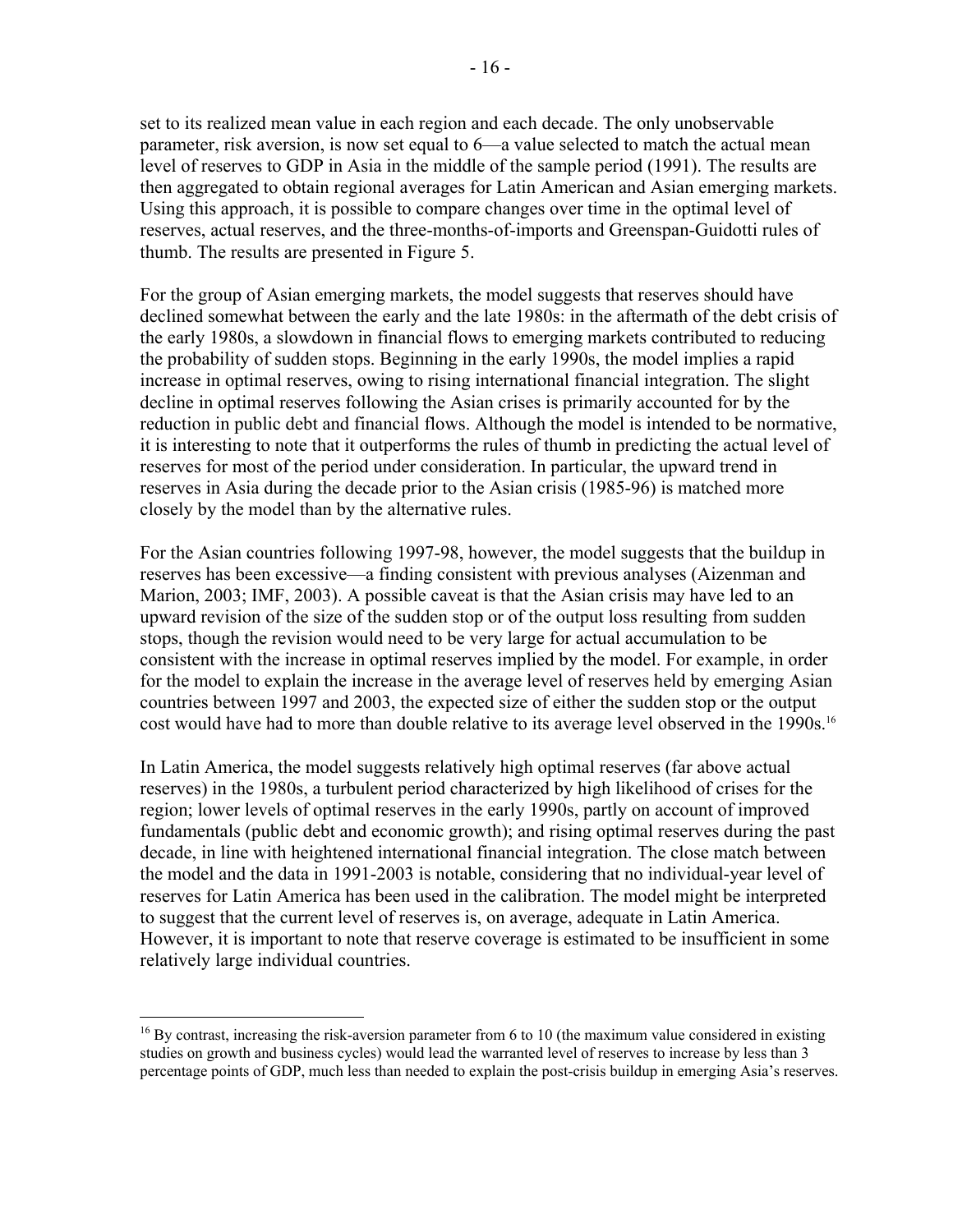#### **V. EXTENSIONS**

Our framework may be extended and generalized so as to capture other determinants of the optimal level of reserves. This section presents four such extensions. The first one assumes that the probability of a sudden stop is decreasing with the level of reserves. The second extension relaxes the assumption that there is one single good and analyzes the impact of having a real exchange rate depreciation at the same time as the sudden stop. The third one probes the robustness of our results to an optimizing private sector. The last extension shows how the analysis can be extended to a model with multiple sudden stops.

# **A. Crisis Prevention**

Our model focuses on the benefits of reserves in terms of crisis mitigation. An additional benefit of reserves might be to instill confidence in the economy and thus reduce the probability of a sudden stop (Garcia and Soto, 2004).<sup>17</sup> This can be captured in reduced form by assuming that the probability of crisis is a decreasing function of the pre-crisis level of reserves,

$$
\pi_t = \Pi(\rho_t), \quad \Pi' < 0.
$$

The problem is then the same as before except that one must take into account the dependence of the probability of a sudden stop to the level of reserves.

The specification of function  $\Pi(\cdot)$  could be based on more micro-founded models of crisis. In the currency-crisis model of Morris and Shin (1998), for example, the probability of a crisis is a decreasing function of the level of reserves. One could also use models in which crises are self-fulfilling and triggered by an extrinsic "sunspot" variable. A typical property of models with multiple equilibria is that the crisis equilibrium is removed if and only if the reserves are sufficient to repay all the short-term creditors (see, e.g., Zettelmeyer, 2000). This might provide a theoretical basis for the Greenspan-Guidotti rule.

Let us assume that the sudden stop can be triggered by a sunspot variable whenever shortterm debt is not fully covered by reserves; that is,

$$
\Pi(\rho) = \pi^s \text{ for } \rho < \lambda,
$$
  
 
$$
\Pi(\rho) = 0 \text{ for } \rho \ge \lambda,
$$

where  $\pi^s$  denotes the exogenous probability of a sunspot event.

<sup>&</sup>lt;sup>17</sup> Bussière and Mulder's (1999) findings suggest that the Greenspan-Guidotti rule is an appropriate benchmark to avoid contagion-related crises in emerging market countries with good macroeconomic fundamentals. Rodrik and Velasco (2000) estimate that a country that abides by the Greenspan-Guidotti rule reduces the annual probability of experiencing a sharp reversal in capital flows by 10 percentage points on average. Edwards (2004) also finds that the probability of a capital account reversal decreases with the level of international reserves.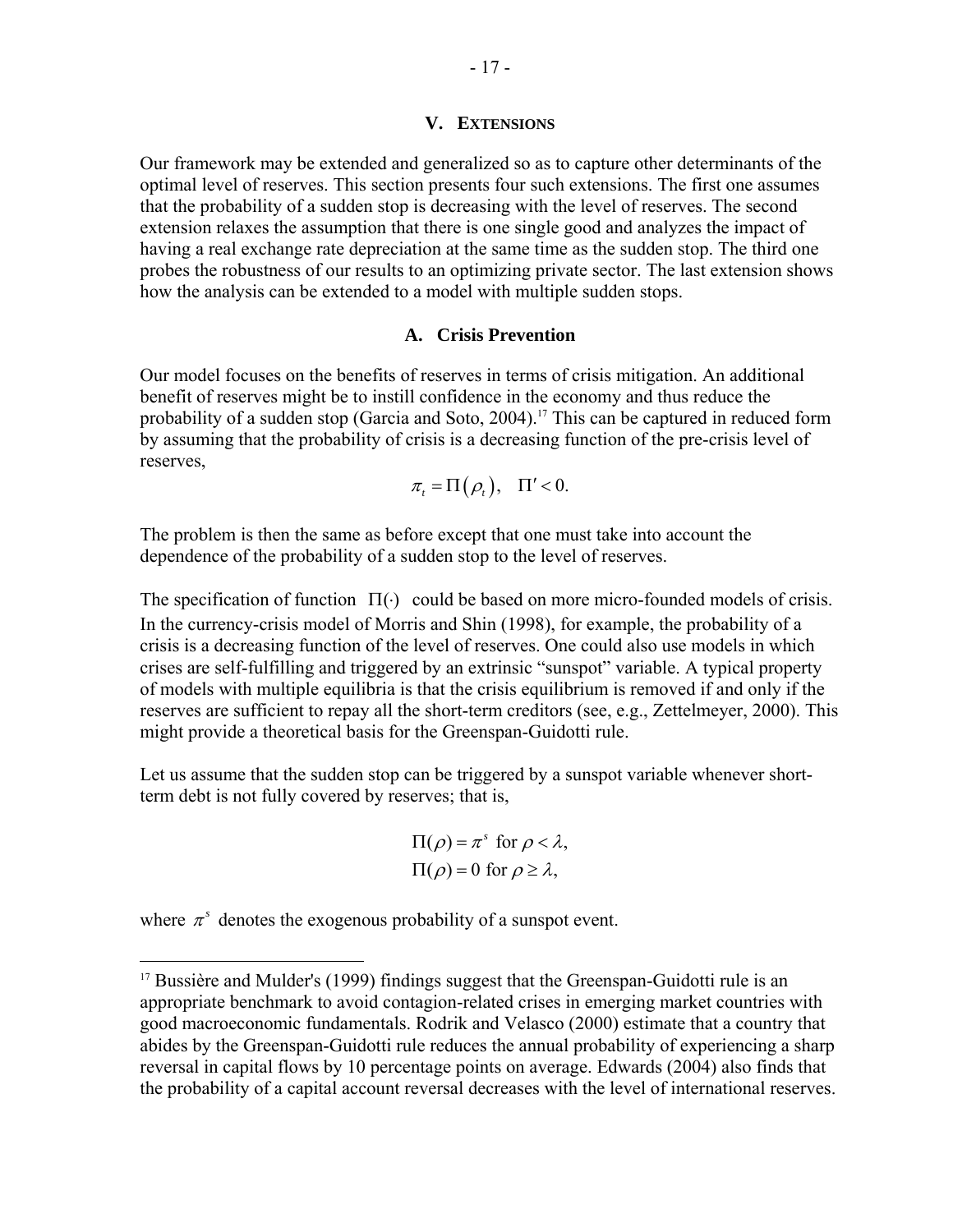The government will never set  $\rho > \lambda$  since holding reserves in excess of  $\lambda$  yields no benefit once the probability of sudden stop is equal to zero. The government now chooses between two options: (1) setting  $\rho = \lambda$  (the Greenspan-Guidotti rule), or (2) setting  $\rho$  to the optimal level conditional on  $\pi = \pi^s$ . The optimal policy is derived by comparing the expected discounted flow of utility of an economy exposed to the risk of a sudden stop to the expected discounted flow of utility of an economy fully covered against this risk.

One can show that the Greenspan-Guidotti rule is optimal for the benchmark calibration of Table 2 (with  $\pi^s$  equal to 11 percent).<sup>18</sup> This result is intuitive. The optimal level of reserves, at 92 percent of short-term debt, was already close to the Greenspan-Guidotti rule when the probability of a sudden stop was exogenous. Making the domestic economy completely immune to the risk of a sudden stop is worth the cost of increasing reserves from 92 percent to 100 percent of short-term debt. Thus, it is not difficult for a plausible calibration of the model with endogenous probability of a sudden stop to rationalize the Greenspan-Guidotti rule.

In general, making the probability of a sudden stop endogenous to the level of reserves could increase or decrease the optimal level of reserves. Although we have presented an example where the optimal level of reserves is increased, it is not difficult to obtain the opposite result. If the optimal level of reserves is larger than short-term debt conditional on an exogenous probability of a sudden stop, then applying the Greenspan-Guidotti rule decreases the level of reserves.

#### **B. Real Exchange Rate Depreciation**

We now consider valuation effects caused by a real exchange rate depreciation at the time of the sudden stop. Let us assume that the country's external liabilities and reserves are denominated in foreign currency. Then the budget constraint of the representative consumer, equation (4), is replaced by

$$
C_t = Y_t + Q_t (L_t - (1+r)L_{t-1} + Z_t),
$$

where  $Q_t$  is the real exchange rate at time  $t$ . We assume that the real exchange rate is constant (and normalized to 1) before the sudden stop, and depreciates by ∆*Q* at the time of the sudden stop,

$$
Q_t^b = Q_t^a = 1, Q_t^d = 1 + \Delta Q.
$$

The same amount of reserves provides more insurance than in the model without depreciation, because the value of reserves in terms of domestic consumption increases at the time of the sudden stop. This has an ambiguous effect on the optimal level of reserves. On the one hand, the cost of a given level of insurance falls, which increases the demand for insurance. On the other hand, the same level of insurance can be achieved with fewer reserves.

 $18$  The details are available upon request to the authors.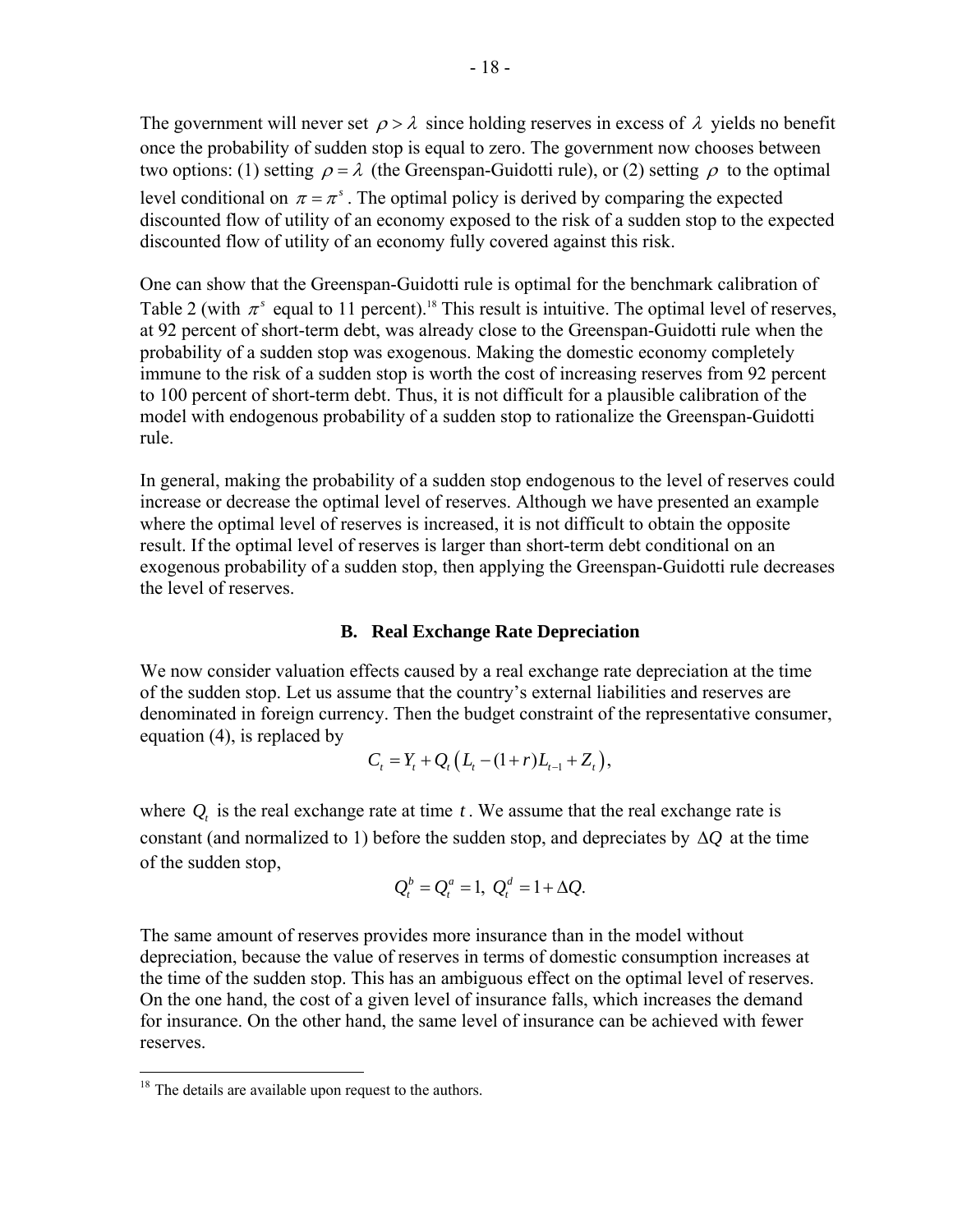The formula for the optimal level of reserves is derived in the Appendix. It turns out that the optimal level of reserves is not significantly affected by the real depreciation for our benchmark calibration. For example, assuming a real depreciation of 10 percent (which is close to the average level observed in our sample of sudden stops) barely changes the optimal level of reserves relative to the benchmark model—it increases from 10.1 percent to 10.2 percent of GDP. Thus, the possibility of a real depreciation does not seem to lead to a substantial revision of the formula obtained in the one-good model.

#### **C. Endogenizing the Behavior of the Private Sector**

Our model takes the behavior of the representative consumer as exogenous. We now show that this behavior is consistent with intertemporal optimization subject to an external credit constraint. Let us assume that the representative consumer cannot borrow more than a share  $\lambda$  of domestic output before the sudden stop,

$$
L_t^b \leq \lambda Y_t^b.
$$

In the benchmark model we have assumed that this borrowing constraint was binding. The question is whether it is indeed binding if the representative consumer maximizes her intertemporal utility (14). It could be binding because consumption grows at rate *g,* whereas the unconstrained consumer would like to maintain a constant consumption path. However, this consideration has to be weighed against the fact that the consumer might want to reduce her short-term debt (or equivalently, accumulate private reserves) so as to mitigate the impact of a sudden stop on her consumption. On balance, the constraint is binding if the marginal utility of consumption today is higher than the expected marginal utility of consumption tomorrow,

$$
u'(C_t^b) > (1 - \pi)u'(C_{t+1}^b) + \pi u'(C_{t+1}^d). \tag{18}
$$

Using equation (15), this condition can be rewritten,

$$
u'(C_t^b) > \frac{1-\pi}{1-\delta-\pi}u'(C_{t+1}^b),
$$

and using the fact that consumption grows at rate *g* before the sudden stop,

$$
(1+g)^\sigma > 1 + \frac{\delta}{1-\delta-\pi}.\tag{19}
$$

One can check that this condition is satisfied for our benchmark calibration, implying that the behavior that we have assumed for the private sector is consistent with intertemporal optimization. It is interesting that the private incentives to accumulate reserves are decreased by government reserves. In the absence of government reserves, condition (18) is more likely to be violated, in which case the representative consumer would find it optimal to hold some private reserves or repay some of her short-term debt. In a sense the accumulation of reserves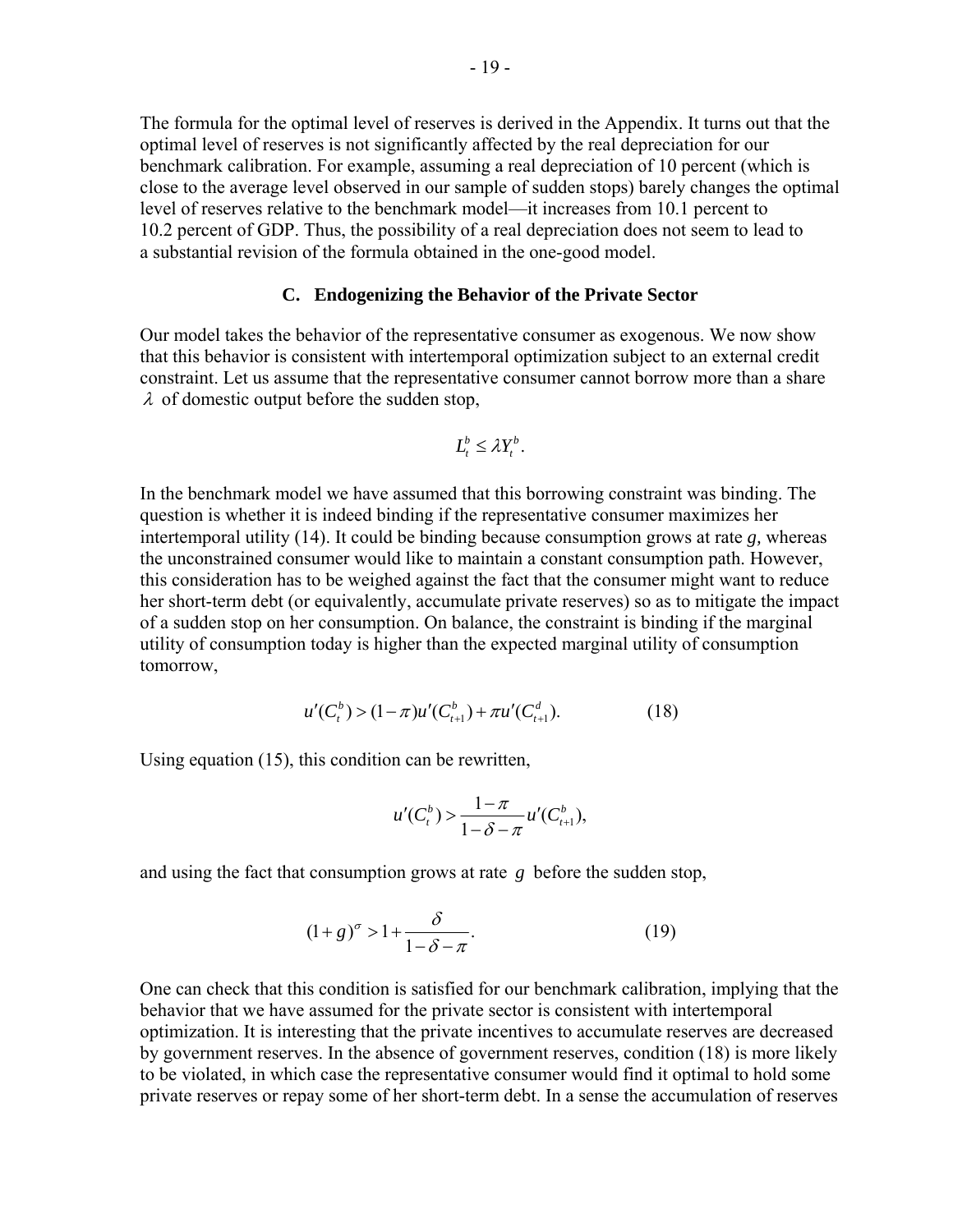by the government encourages the private sector to issue short-term debt. This is not a sign of moral hazard, however: restricting the private sector's issuance of short-term debt would be welfare-decreasing in our model.

# **D. Multiple Sudden Stops**

We outline a generalization of the model in which sudden-stop episodes can last more than one period and there can be more than one sudden stop. Let us assume that it takes a certain number of periods  $\theta$  for output and external credit to go back to their normal levels after a sudden stop. Thus, a full sudden-stop episode that starts in period *t* lasts until period  $t + \theta$ . During the sudden-stop episode we have

$$
Y_{t+s} = (1 - \gamma_s) Y_{t+s}^b,
$$
  

$$
L_{t+s} = \lambda_s Y_{t+s}^b,
$$

for  $s = 0, \ldots, \theta$ , where  $Y_t^b$  is now interpreted as potential output. The profile of a sudden-stop episode is determined by the exogenous parameters,  $(\gamma_s, \lambda_s)_{s=0,\dots,\theta}$ . The model presented in Section III corresponds to the special case where  $\theta = +\infty$ ,  $\gamma_0 > 0$ ,  $\gamma_s = 0$  for  $s > 0$ , and  $\lambda = 0$  for all *s*.

Let us assume that the profile of the sudden-stop is such that it is optimal for the government to use all the reserves in the first period of the sudden-stop episode. Then the government's problem is exactly the same as in the model of Section III. In normal times the government does not inherit any liability from the previous sudden-stop episode. It accumulates the optimal level of reserves to smooth domestic consumption in the first period of the next sudden-stop episode. Our formula for the optimal level of reserves, thus, remains valid.

# **VI. CONCLUDING COMMENTS**

This paper derives a simple formula for the optimal level of international reserves, based on the assumption that the main benefit of reserves is to smooth domestic absorption against the disruption induced by sudden stops in capital flows. Three directions would seem especially interesting for extending our framework in future work.

First, we would like to better understand the role of default risk as a determinant of the cost of holding reserves. The default risk premium is generally included in the interest rate differentials that are used to compute the opportunity cost of holding reserves (Rodrik, 2006). It is not clear, however, that the default risk premium—a compensation for the risk that the debt will not be repaid—should be counted in the same way as the term premium. A default or suspension of debt service may be viewed as a (disruptive) way for the debtor country to smooth domestic absorption. A rigorous analysis of the implications for optimal reserves requires further research.

Second, the preventive role of reserves in reducing the probability and severity of sudden stops is worth further exploration. Extending our framework to make the probability of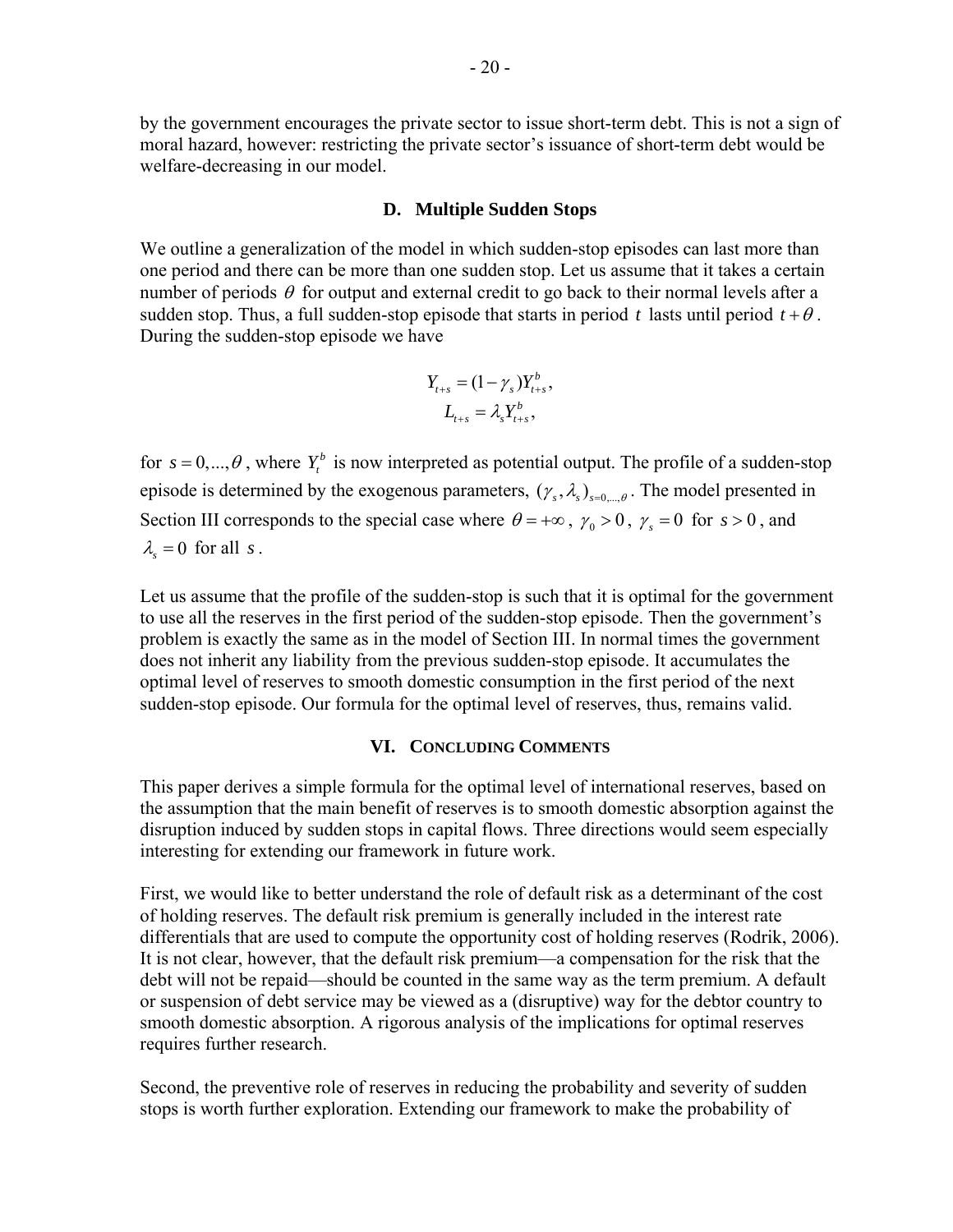sudden stop—or other variables<sup>19</sup>—endogenous to the level of reserves raises no fundamental conceptual problem. The difficulty lies more, in our view, in the empirical estimation of the two-way causal relationship between the level of reserves and the other variables, which will be necessary to calibrate the extended model.

Finally, it would be interesting to look at issues related to the collective management of reserves. What would be the benefits of reserve pooling between emerging market countries? What are the consequences, for reserve accumulation and domestic welfare, of an institution such as the IMF that relaxes the external credit constraint of emerging market countries in a crisis? These questions could be analyzed using a multicountry extension of the framework presented in this paper.

 $19$  For example, a larger stock of reserves could lower the interest rate on external borrowing (Hauner, 2005), or it could lower the output cost of crises.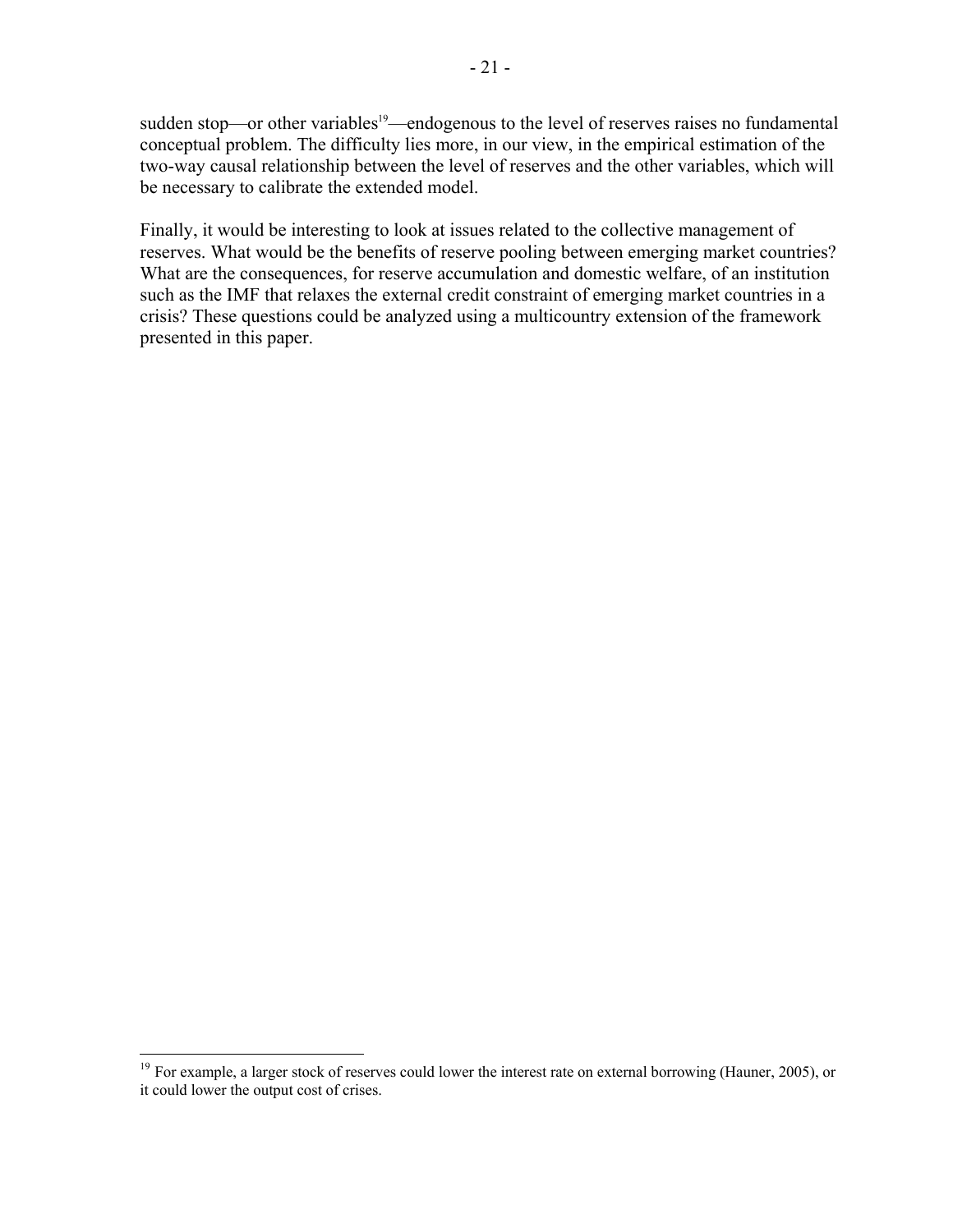| Country               | Dates of Sudden Stops               |
|-----------------------|-------------------------------------|
| Argentina             | 1989; 2001; 2002                    |
| <b>Bolivia</b>        | 1980; 1982; 1983; 1994              |
| <b>Botswana</b>       | 1977; 1987; 1991; 1993              |
| <b>Brazil</b>         | 1983                                |
| Bulgaria              | 1990; 1994; 1996; 1998              |
| Chile                 | 1982; 1983; 1985; 1991; 1995; 1998  |
| China, P.R.: Mainland |                                     |
| Colombia              |                                     |
| Costa Rica            |                                     |
| Czech Republic        | 1996; 2003                          |
| Dominican Republic    | 1981; 1993; 2003                    |
| Ecuador               | 1983; 1986; 1988; 1992; 1999; 2000  |
| Egypt                 | 1990; 1993                          |
| El Salvador           | 1979                                |
| Guatemala             |                                     |
| Honduras              | 1998; 2000                          |
| Hungary               | 1994; 1996                          |
| Jamaica               | 1983; 1985; 1986; 1988; 2002; 2003  |
| Jordan                | 1976; 1979; 1980; 1984; 1989; 1992; |
|                       | 1993; 1998; 2001                    |
| Korea                 | 1986; 1997                          |
| Malaysia              | 1984; 1987; 1994; 1999              |
| Mexico                | 1982; 1995                          |
| Morocco               | 1978; 1995                          |
| Paraguay              | 1988; 1989; 1995; 2002              |
| Peru                  | 1983; 1984; 1998                    |
| Philippines           | 1983; 1997                          |
| Poland                | 1988; 1990                          |
| Romania               | 1988                                |
| South Africa          | 1985                                |
| Sri Lanka             |                                     |
| Thailand              | 1982; 1997; 1998                    |
| Tunisia               |                                     |
| Turkey                | 1994; 2001                          |
| Uruguay               | 1982; 2002                          |

Table 1. Countries and Years of Sudden Stops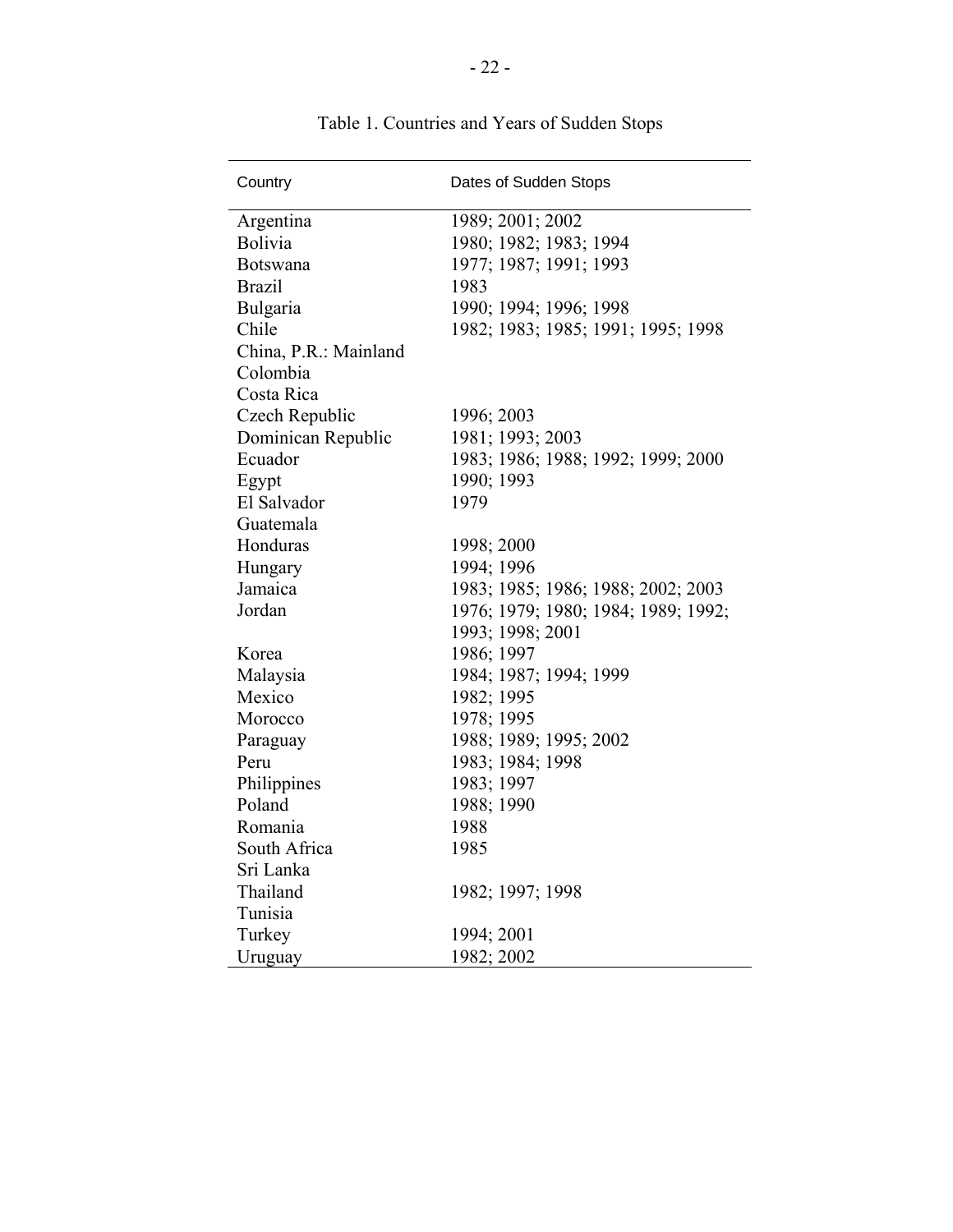| Parameters                   | <b>Baseline</b>             | Range of Variation |
|------------------------------|-----------------------------|--------------------|
| Size of sudden stop          | 011<br>$=$                  | [0,0.3]            |
| Probability of a sudden stop | 0.10<br>$\pi$<br>$=$        | [0, 0.25]          |
| Output loss                  | 0.065<br>ν<br>$=$           | [0,0.2]            |
| Potential output growth      | 0.033<br>g<br>$=$           |                    |
| Term premium                 | δ<br>0.015<br>$=$           | [0.0025, 0.05]     |
| Risk free rate               | 0.05<br>$\mathbf{r}$<br>$=$ |                    |
| Risk aversion                | $\overline{2}$<br>$\sigma$  | [1,10]             |

# Table 2. Calibration Parameters

Source: Author's calculations using data from IMF, *International Financial Statistics*, and the U.S. Federal Reserve Board.

|                                 | (3.1)          | (3.2)          | (3.3)        | (3.4)          | (3.5)        |
|---------------------------------|----------------|----------------|--------------|----------------|--------------|
| Real effective exchange rate:   | 1.515          |                | 1.521        | 1.851          | 1.783        |
| Deviation from HP-trend         | $(3.12)$ ***   |                | $(2.93)$ *** | $(3.43)$ ***   | $(3.05)$ *** |
| GDP growth                      | $-1.254$       |                | $-1.563$     | $-1.42$        | $-1.87$      |
|                                 | $(1.62)^*$     |                | $(1.69)^*$   | $(1.72)^*$     | $(1.84)$ *   |
| Public debt/GDP                 | 0.807          | 0.78           | 0.723        | 1.015          | 0.848        |
|                                 | $(3.33)$ ***   | $(3.46)$ ***   | $(2.64)$ *** | $(2.41)$ **    | (1.58)       |
| Ratio of foreign liabilities to | 0.225          | 0.1968         | 0.215        | 0.219          | 0.197        |
| money in the banking sector     | $(3.03)$ ***   | $(2.68)$ ***   | $(2.75)$ *** | $(2.22)$ **    | $(1.89)*$    |
| Financial openness as           | 9.106          |                | 10.036       | 9.822          | 11.15        |
| ( Gross Inflows )/GDP           | $(5.68)$ ***   |                | $(5.53)$ *** | $(4.92)$ ***   | $(4.87)$ *** |
| Dummy for fixed exchange        |                | 0.29           |              |                |              |
| rate regime                     |                | $(1.77)^*$     |              |                |              |
| Constant                        | $-2.306$       | $-1.8$         | $-2.409$     |                |              |
|                                 | $(12.57)$ ***  | $(12.92)$ ***  | $(5.25)$ *** |                |              |
|                                 |                |                |              |                |              |
| <b>Observations</b>             | 707            | 690            | 707          | 537            | 537          |
| Pseudo $R^2$                    | 0.14           | 0.06           | 0.17         |                |              |
| Time effects                    | N <sub>0</sub> | N <sub>0</sub> | Yes          | N <sub>0</sub> | Yes          |
| Fixed effects                   | N <sub>0</sub> | No             | No.          | Yes            | Yes          |

#### Table 3. Probit Estimation of the Probability of a Sudden Stop

Sources: IMF, *International Financial Statistics*; World Bank, *Global Development Finance*; and authors' calculations.

Notes: \*significant at 10%; \*\*significant at 5%; \*\*\*significant at 1%. Absolute value of *z-*statistics in parentheses. All explanatory variables are taken as average of first and second lags. The dummy for the fixed exchange rate regime comes from the Reinhart and Rogoff (2004) classification.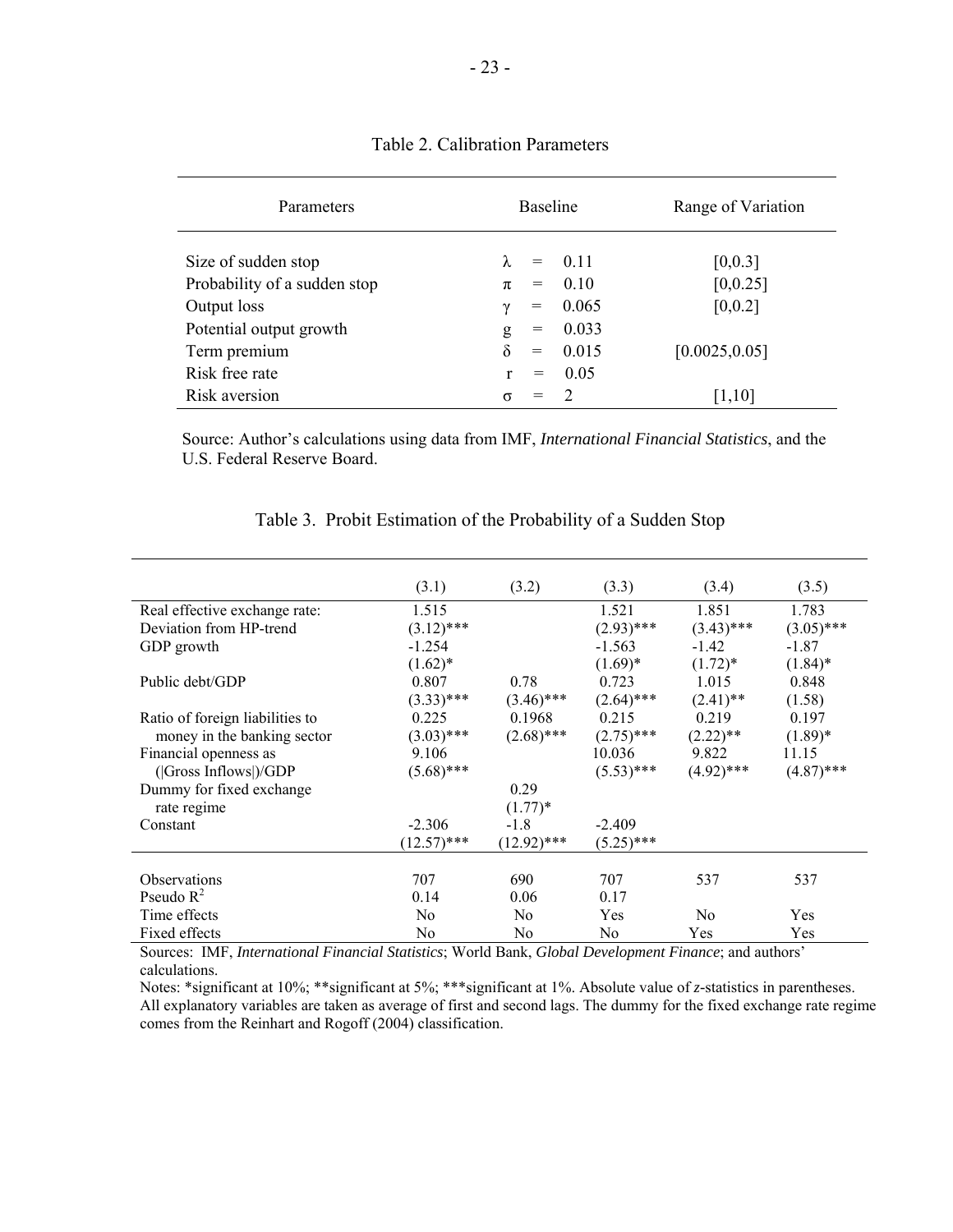| Variables                                                                                                | Source                   |
|----------------------------------------------------------------------------------------------------------|--------------------------|
| <b>Debt</b>                                                                                              |                          |
| Lag of real public debt to real GDP                                                                      | GDF/WDI (2005)           |
| Lag of short term debt to real GDP                                                                       | GDF/WDI (2005)           |
| <b>Exchange rate</b>                                                                                     |                          |
| Second lag exchange rate regime dummies                                                                  | Reinhart & Rogoff (2004) |
| Lag of real effective exchange rate deviation from HP trend                                              | IFS (2005)               |
| <b>Trade</b>                                                                                             |                          |
| Lag of openness to trade, $(X+M)/GDP$                                                                    | WDI (2005)               |
| Lag of term of trade growth                                                                              | IFS (2005)               |
| Index of current account openness                                                                        | Quinn (2000)             |
| <b>U.S.</b> Interest rate                                                                                |                          |
| Interest rate of t-bill                                                                                  | IFS (2005)               |
| Change in the interest rate of t-bill                                                                    | IFS (2005)               |
| <b>Financial development</b>                                                                             |                          |
| Stock market capitalization over GDP                                                                     | Beck and Levine (2005)   |
| Stock market total value traded over GDP                                                                 | Ibid.                    |
| Privare credit of the banking sector over GDP                                                            | Ibid.                    |
| Liquid liabilities of the banking sector over GDP                                                        | Ibid.                    |
| <b>Business cycles</b>                                                                                   |                          |
| Average of first and second lags of real GDP growth                                                      | WDI (2005)               |
|                                                                                                          | IFS (2005) and Lane and  |
| Average of first and second lags of real credit growth                                                   | Milesi-Ferretti (2006)   |
| <b>Financial account openness</b>                                                                        |                          |
| Lag of absolute gross inflows/GDP                                                                        | IFS (2005)               |
| Lag of sum of absolute gross inflows and absolute gross outlows/GDP                                      | IFS (2005)               |
| <b>Stocks of foreign assets and foreign liabilities</b>                                                  | Lane and Milesi-Ferretti |
| Lag of net foreign assets/GDP                                                                            | (2006)                   |
| Lag of stock of foreign liabilities/GDP                                                                  |                          |
| Lag of stock of debt liabilities/stock of liabilities                                                    |                          |
|                                                                                                          | Lane and Milesi-Ferretti |
| Lag of stock of FDI/stock of liabilities                                                                 | (2006)                   |
| Governance                                                                                               |                          |
| Lag of law and order index                                                                               | ICRG (2005)              |
| Lag of government stability index                                                                        | ICRG (2005)              |
| <b>Others</b>                                                                                            |                          |
| Ratio of foreign liabilities to money in the financial sector                                            | IFS (2005)               |
| Databases: International Financial Statistics (IFS), Global Development Finance (GDF), World Development |                          |

# Table 4: Variables Used in Regression Analysis

Indicators (WDI), International Country Risk Guide (ICRG).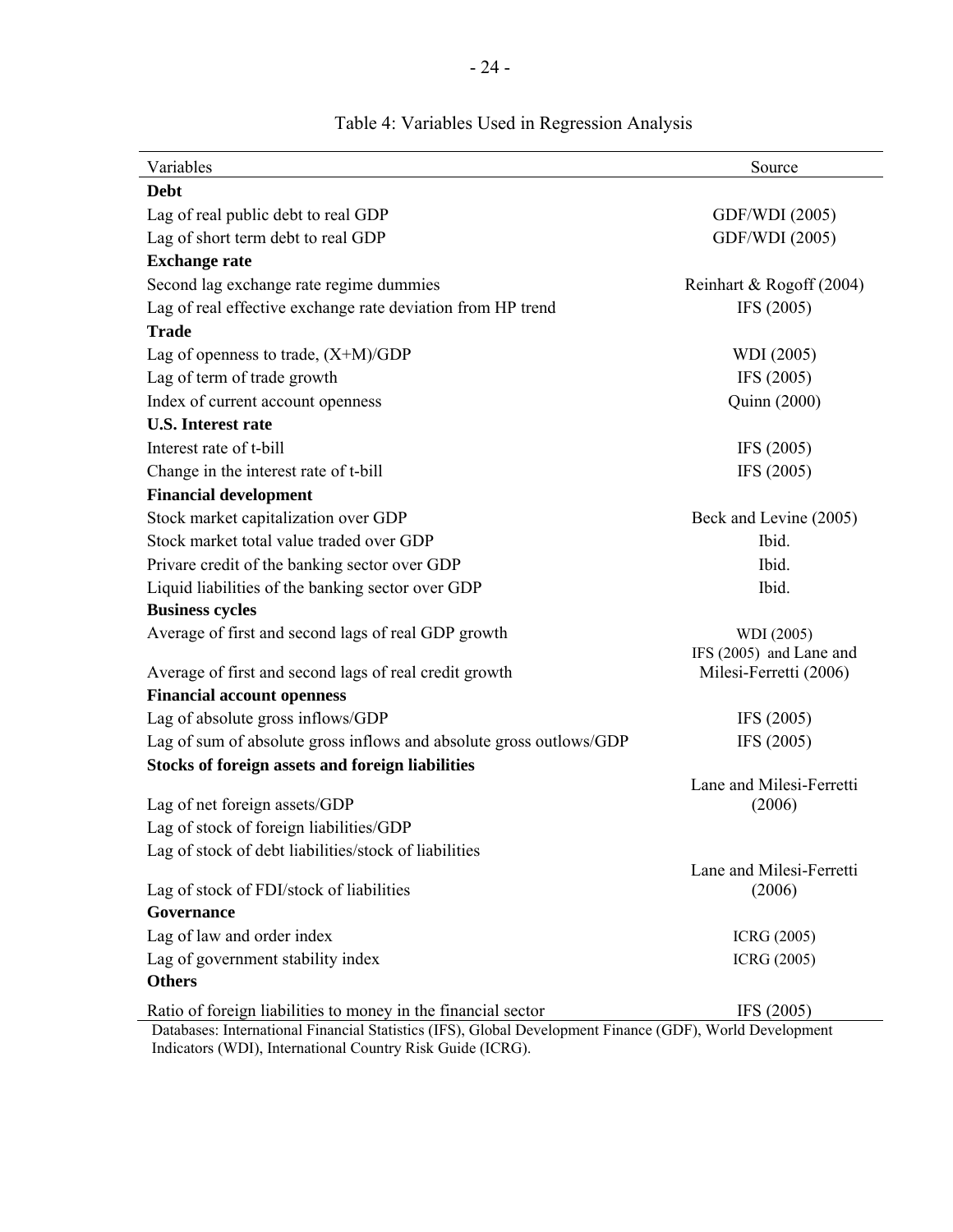|                       |        |                                 | Estimated   | Change in |
|-----------------------|--------|---------------------------------|-------------|-----------|
|                       |        |                                 | Change in   | Optimal   |
| <b>Fundamentals</b>   |        |                                 | Sudden-     | Ratio of  |
| (in percent unless)   | Sample | Parameter Change                | Stop        | Reserves  |
| otherwise noted)      | Mean   | (in percent)                    | Probability | to GDP    |
| Exchange rate         |        |                                 |             |           |
| overvaluation         | 0.0    | $0 \rightarrow 20$              | 4.3         | 2.7       |
| Public debt /GDP      | 40.0   | $40 \rightarrow 60$             | 2.2         | 1.7       |
|                       |        | 45 (Thailand, 1990)             |             |           |
| Foreign liabilities / |        | $\rightarrow$ 262 (Thailand,    |             |           |
| money                 | 46.0   | 1997)                           | 7.0         | 3.7       |
| Financial openness    |        |                                 |             |           |
| defined as (gross)    |        |                                 |             |           |
| inflows) /GDP         | 5.5    | $5.5 \rightarrow 10.4$          | 5.4         | 3.2       |
| Exchange rate         |        |                                 |             |           |
| regime                |        | $F$ loating $\rightarrow$ Fixed | 5.3         | 3.4       |

# Table 5. Changes in Fundamentals and Optimal Reserves (In percentage points unless otherwise noted)

Note: The initial optimal level of reserves is equivalent to 8.2 percent of GDP (about 3 months of imports, or 105 percent of short-term debt). The results are based on regression (3.1) in Table 3—except for the exchange rate regime, which is based on regression (3.2). All fundamentals are averages of the first and second lags.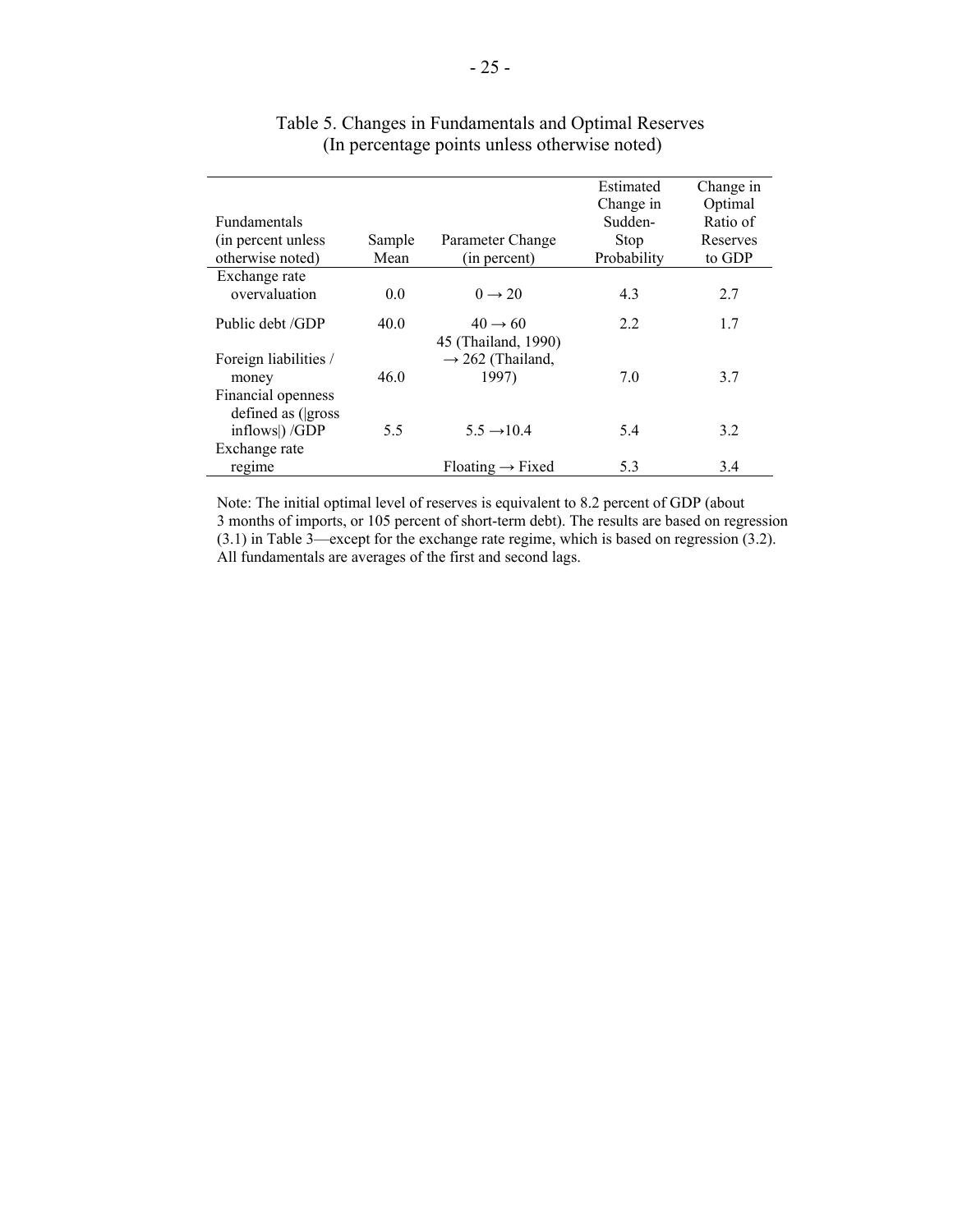

Figure 1. International Reserves as a Share of GDP (In percentage points)

Sources: IMF, *International Financial Statistics* and *World Economic Outlook* (WEO) and World Bank, *World Development Indicators*.

Note: Data for 2005 refer to the end of the second quarter for the stocks of reserves, and to *WEO* projections for GDP. "Emerging Others" includes emerging economies in Eastern Europe, the Middle East and Africa. For each country group, the data refer to unweighted cross-country averages.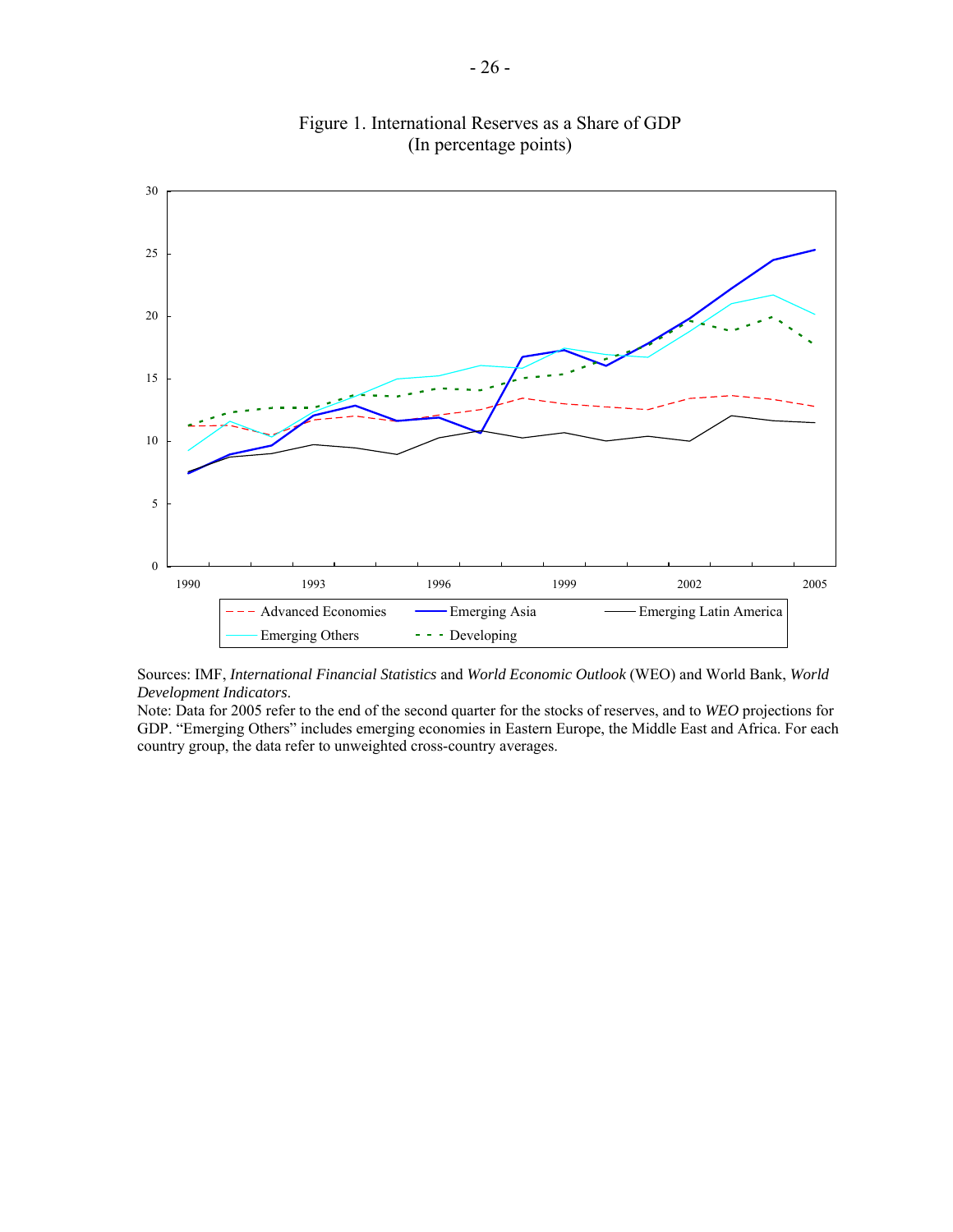

Figure 2. Domestic Absorption and International Reserves in Sudden Stops, 1980-2003

Source: Authors' computations based on IMF, *International Financial Statistics* and World Bank, *World Development Indicators*.

Note: The five-year event window is centered around a sudden stop occurring at time zero. The list of countries and sudden-stop years is given in Table 1. The events that occurred before1980 or inside the five-year window of the previous sudden stop were excluded. All variables are expressed in percentage points of GDP in the year before the sudden stop.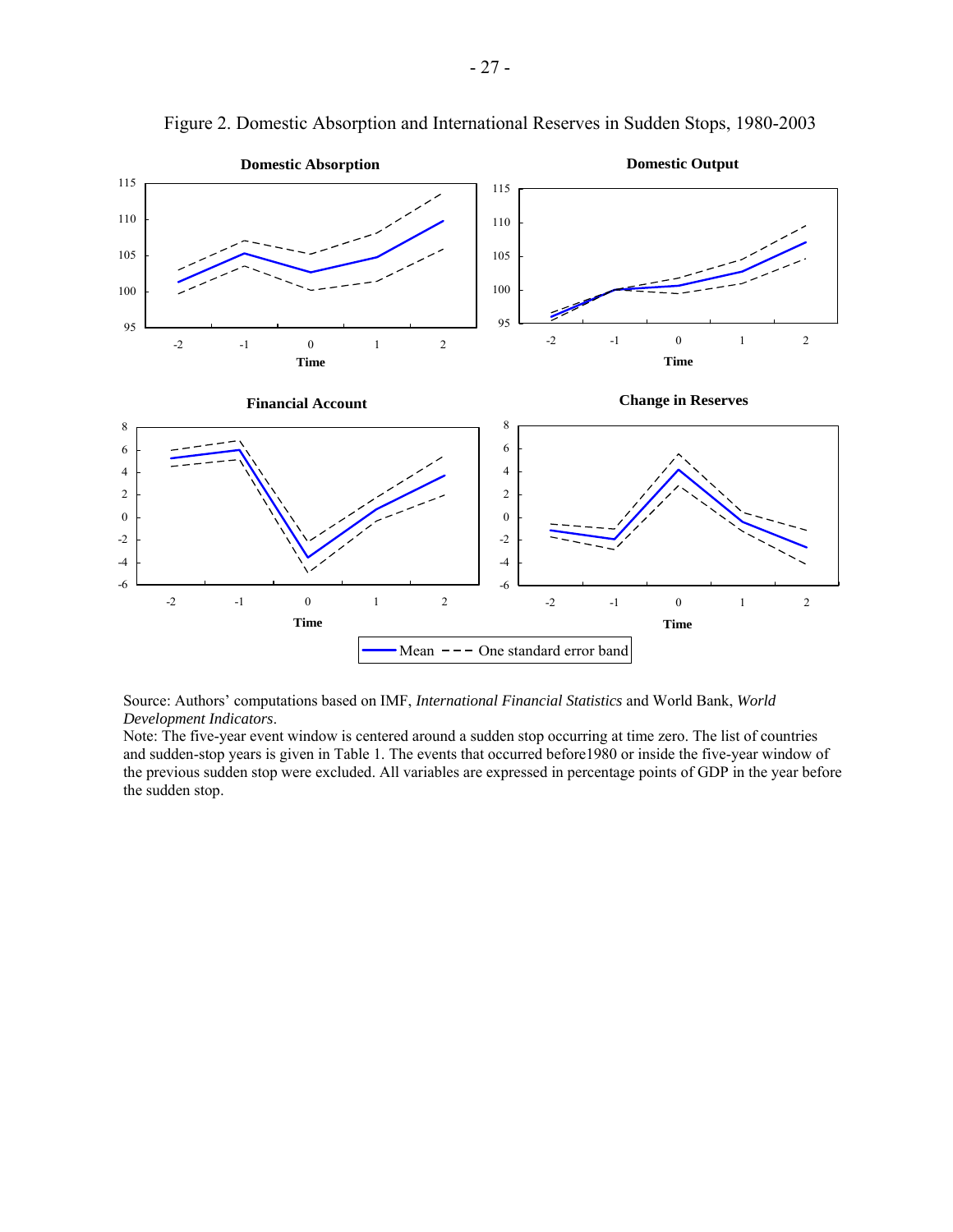

Figure 3. Domestic Absorption and International Reserves in Sudden Stops in the Model

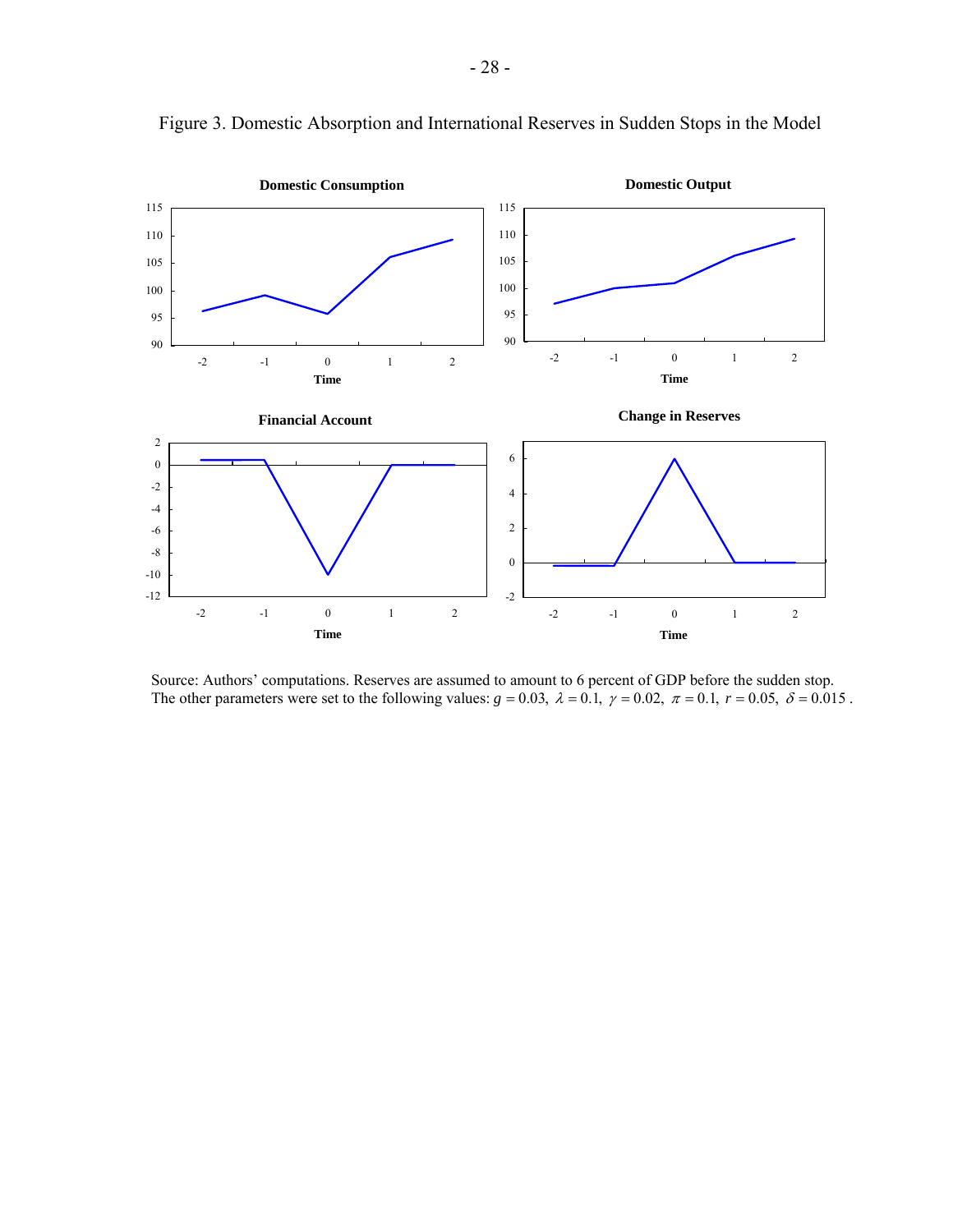

Figure 4. The Optimal Level of Reserve: Sensitivity Analysis

Source: Authors' computations.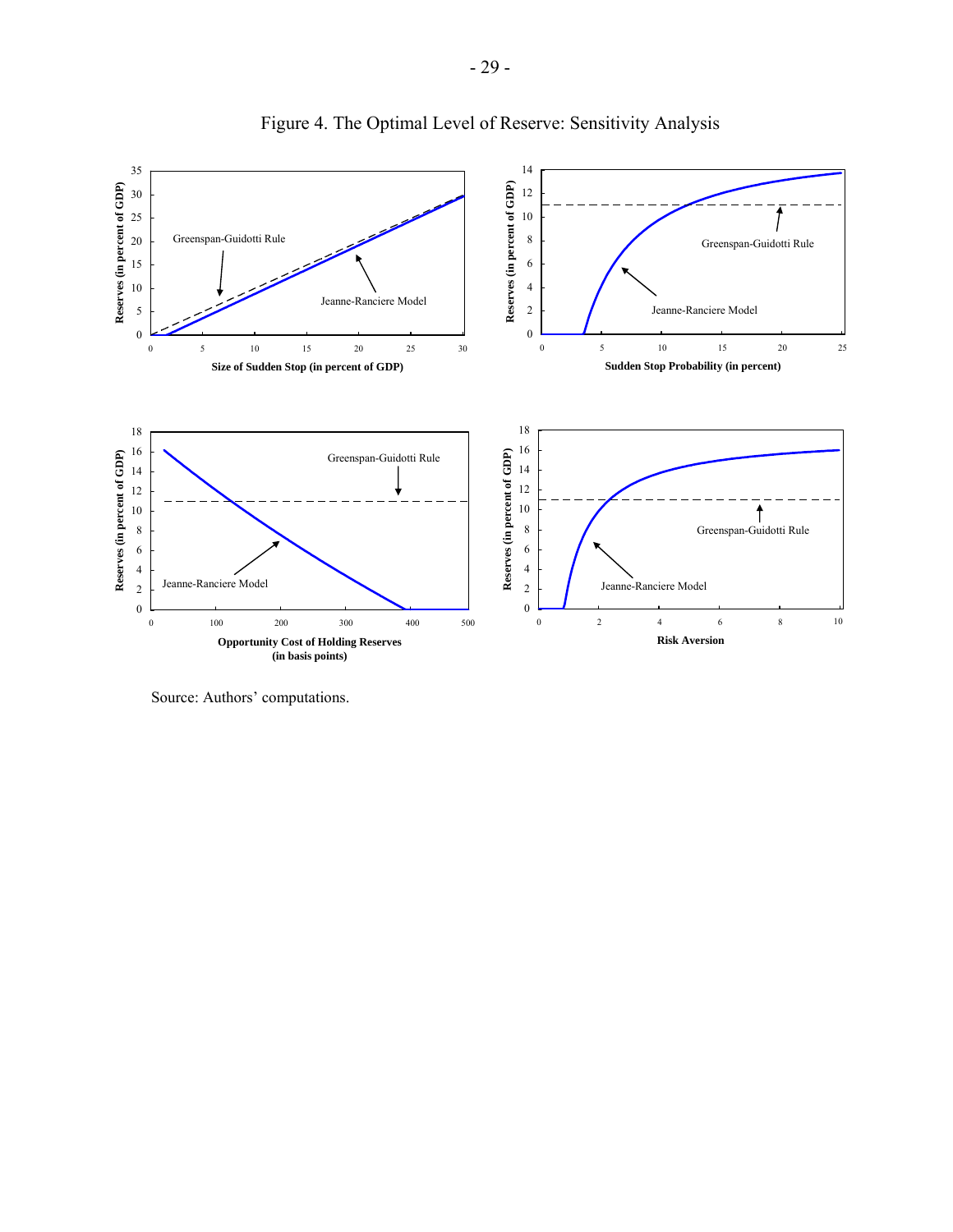

Figure 5. Reserves as a Share of GDP in Asia and Latin America, 1980–2003 (In percentage points of GDP)

Source: Authors' calculations using data from IMF, *International Financial Statistics*, and World Bank, *Global Development Finance.*

Note: Total reserves minus gold (excludes IMF financing).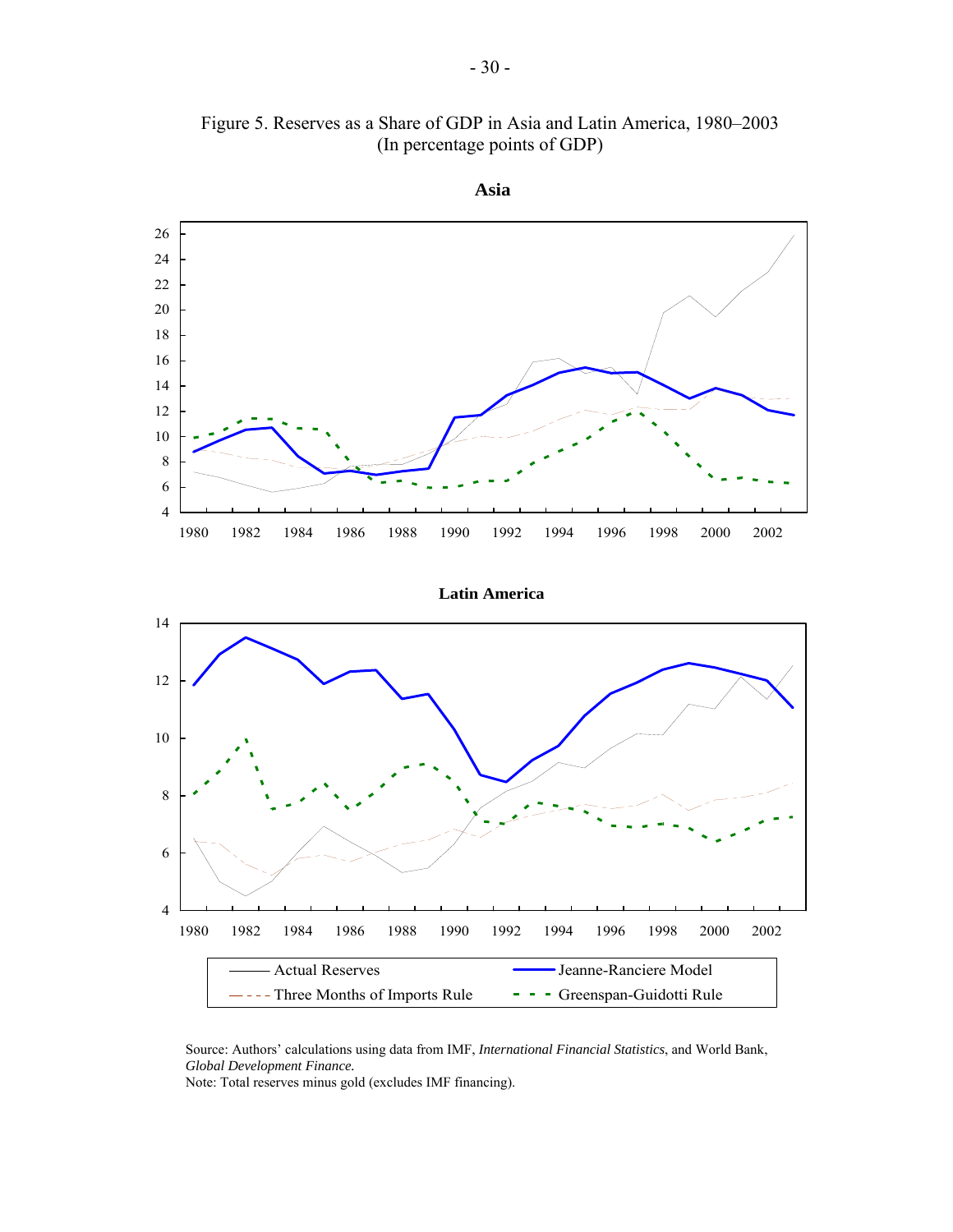#### **APPENDIX: COMPUTATIONS**

#### **Deriving Equation (16)**

Our assumptions on the dynamics of output and private external debt are summarized in the following equations,

$$
Y_t^b = Y_t^a = (1+g)^t Y_0, \quad Y_t^d = (1-\gamma)(1+g)^t Y_0,
$$
  

$$
L_t^b = \lambda (1+g)^t Y_0, \quad L_t^d = L_t^a = 0.
$$

Plugging these expressions and  $R_{t-1} = \rho Y_t^b$  into equations (11) and (12) gives,

$$
C_t^b = \left(1 + \lambda - \frac{1+r}{1+g}\lambda - (\delta + \pi)\rho\right) (1+g)'Y_0,
$$
  

$$
C_t^d = \left(1 - \gamma - \frac{1+r}{1+g}\lambda + (1-\delta - \pi)\rho\right) (1+g)'Y_0.
$$

Plugging these expressions into the first-order condition  $(C_t^d)^{-\sigma} = p(C_t^b)^{-\sigma}$  gives equation (16).

#### **The Case with a Real Exchange Rate Depreciation**

The government's problem is now

$$
R_{t} = \arg \max (1 - \pi) u(C_{t+1}^{b}) + \pi u(C_{t+1}^{d}),
$$

subject to,

$$
C_{t+1}^{b} = Y_{t+1}^{b} + L_{t+1}^{b} - (1+r)L_{t}^{b} - (\delta + \pi)R_{t},
$$
  

$$
C_{t+1}^{d} = (1-\gamma)Y_{t+1}^{b} - (1+\Delta Q)(1+r)L_{t}^{b} + (1+\Delta Q)(1-\delta - \pi)R_{t}.
$$

The first-order condition remains  $(C_{t+1}^d)^{-\sigma} = p(C_{t+1}^b)^{-\sigma}$ , with *p* now given by

$$
p = \frac{(1-\pi)(\delta + \pi)}{\pi(1-\delta-\pi)(1+\Delta Q)}.
$$

Manipulations of the first-order condition using equations (5) and (6) then give,

$$
\rho = \frac{1 + \lambda + \gamma p^{1/\sigma} + \lambda (p^{1/\sigma} (1 + \Delta Q) - 1)(1 + r)/(1 + g) - p^{1/\sigma}}{p^{1/\sigma} (1 + \Delta Q)(1 - \delta - \pi) + \delta + \pi}.
$$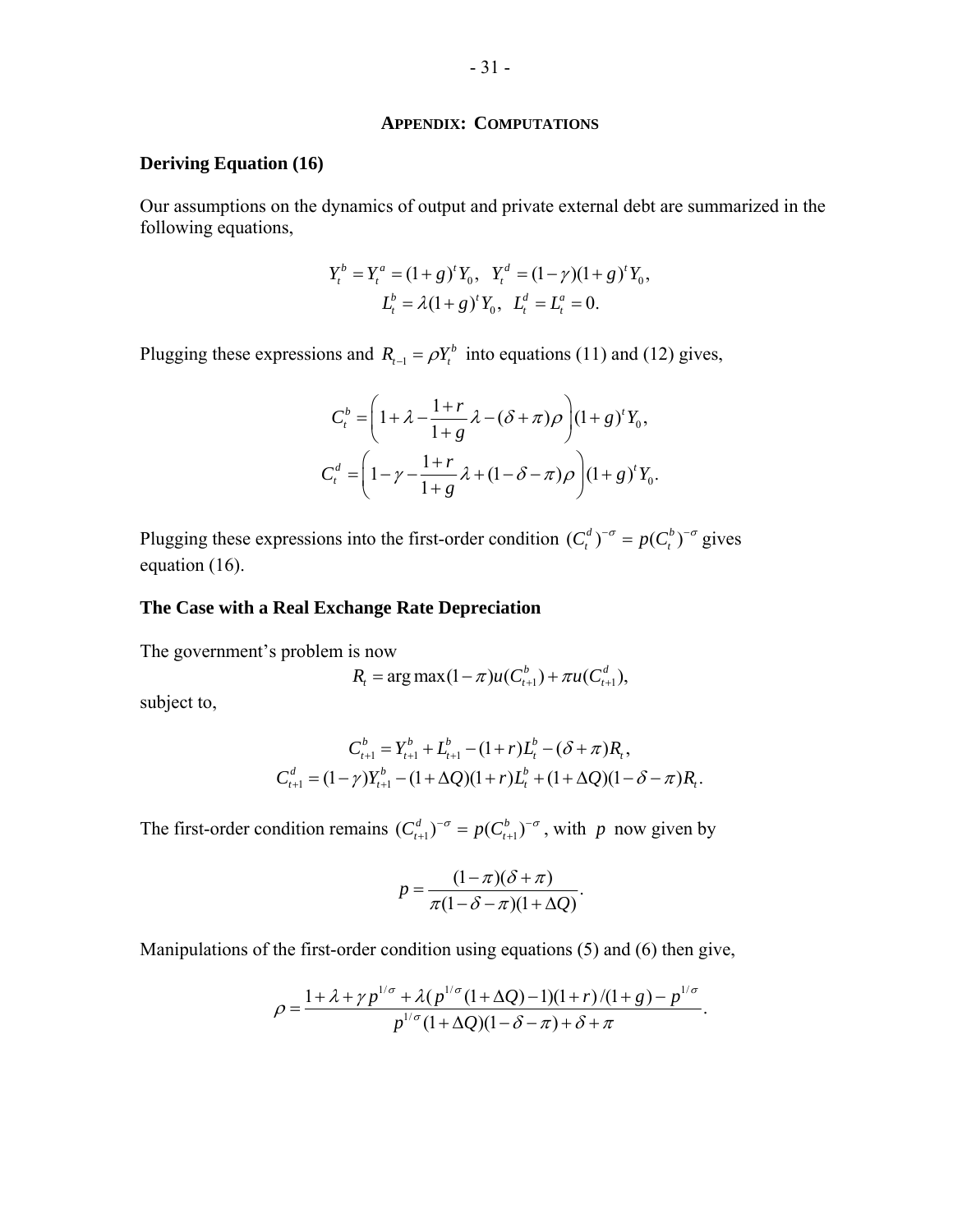#### **REFERENCES**

- Aizenman, Joshua, and Jaewoo Lee, 2005, "International Reserves: Precautionary Vs. Mercantilist Views, Theory, and Evidence," IMF Working Paper 05/198 (Washington: International Monetary Fund).
- Aizenman, Joshua, and Nancy Marion, 2003, "The High Demand For International Reserves In the Far East: What is Going On?," *Journal of The Japanese and International Economies,* Vol. 17, pp. 370–400.
- Beck, Thorsten, and Ross Levine, 2005, "Financial Structure Database," The World Bank, Washington, D.C.
- Broner, Fernando, Guido Lorenzoni, and Sergio Schmukler, 2004, "Why Do Emerging Economies Borrow Short Term?", World Bank Policy Research Working Paper No.3389 (Washington: World Bank).
- Bussière, Matthieu, and Christian Mulder, 1999, "External Vulnerability in Emerging Market Economies: How High Liquidity Can Offset Weak Fundamentals and the Effects of Contagion," IMF Working Paper 99/88 (Washington: International Monetary Fund).
- Caballero, Ricardo J., and Stavros Panageas, 2004a, "Contingent Reserves Management: An Applied Framework," unpublished, MIT, Department of Economics.
	- ———, 2004b, "Insurance and Reserves Management in a Model of Sudden Stops," unpublished, MIT, Department of Economics.
- Dooley, Michael P., David Folkerts-Landau, and Peter Garber, 2004, "The Revived Bretton Woods System: The Effects of Periphery Intervention and Reserve Management on Interest Rates and Exchange Rates in Center Countries, "NBER Working Paper 10332 (Cambridge, Massachusetts: National Bureau of Economic Research).
- Edwards, Sebastian, 2004, "Thirty Years Of Current Account Imbalances, Current Account Reversals and Sudden Stops," *Staff Papers*, International Monetary Fund, Vol. 51(10), pp.1-49.
- Flood, Robert, and Nancy Marion, 2002, "Holding International Reserves In an Era of High Capital Mobility," IMF Working Paper 02/62 (Washington: International Monetary Fund).
- Frenkel, Jacob, and Boyan Jovanovic, 1981, "Optimal International Reserves: A Stochastic Framework," *Economic Journal,* Vol. 91, pp. 507–14.
- Garcia, Pablo S., and Claudio Soto, 2004, "Large Hoarding of International Reserves: Are they worth it?" manuscript, Bank of Chile.